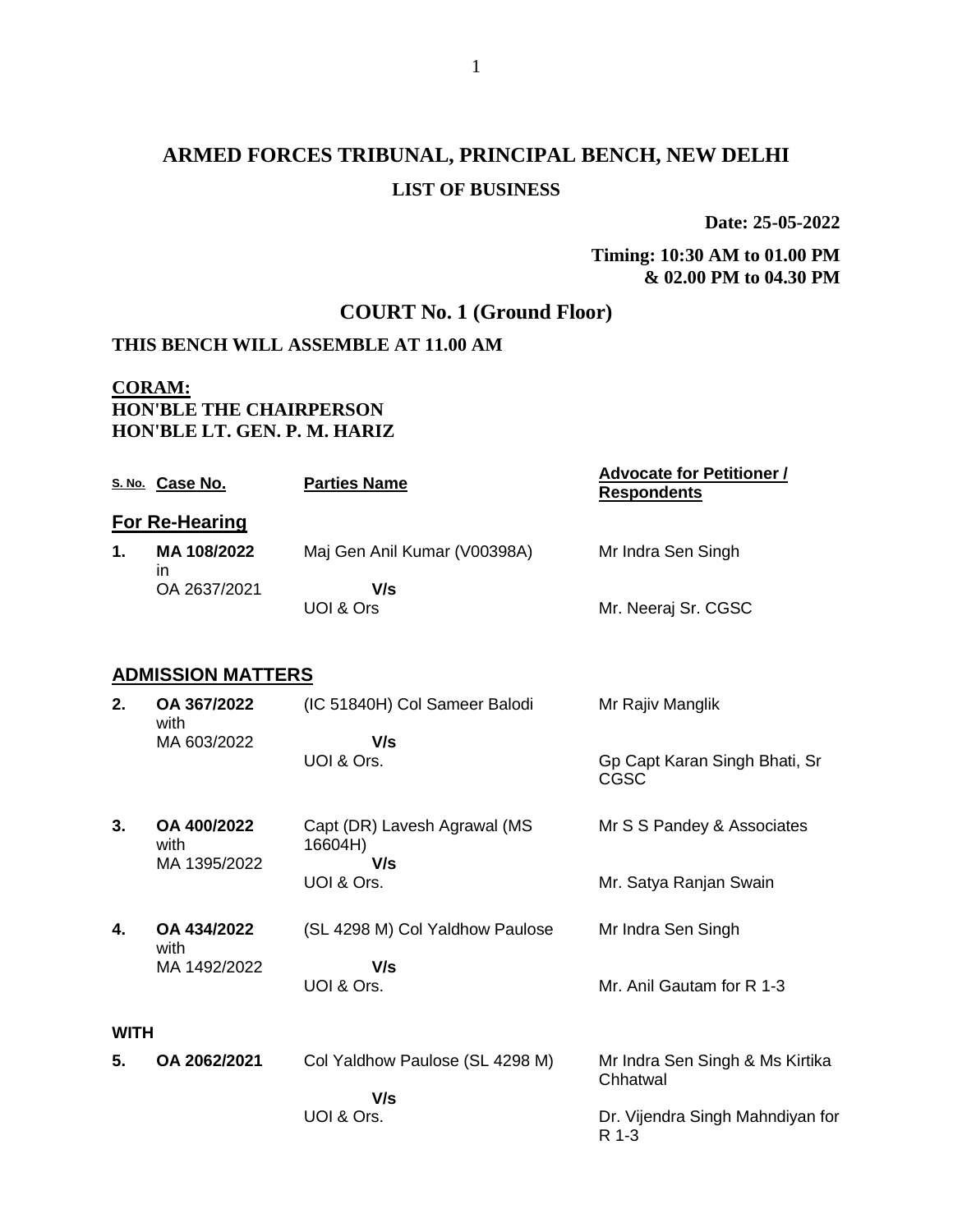| 6.  | OA 1100/2022<br>with<br>MA 1500/2022 | (JC 724489 P) Sub Maj Rajrup Singh<br>(Retd)       | Mr Manoj Kr Gupta                            |
|-----|--------------------------------------|----------------------------------------------------|----------------------------------------------|
|     |                                      | V/s<br>UOI & Ors.                                  | None                                         |
| 7.  | OA 1104/2022                         | Ex AC (U/T) Deepak Kumar Yadav<br>(7020619-N)      | Mr Ved Prakash & Mr Devendra<br>Kumar        |
|     |                                      | V/s<br>UOI & Ors.                                  | None                                         |
| 8.  | OA 1106/2022                         | IC-44038K Maj Gen H Dharmarajan                    | Mr S S Pandey & Associates                   |
|     |                                      | V/s<br>UOI & Ors.                                  | None                                         |
| 9.  | OA 1110/2022                         | Ex LS (CD) Rajbir (403051-A)                       | Mr Ajit Kakkar & Associates                  |
|     |                                      | V/s<br>UOI & Ors.                                  | None                                         |
|     | <u>MA (EXECUTION)</u>                |                                                    |                                              |
| 10. | MA 1330/2022<br>ın                   | Ex Sgt R Sadacharam (288523)                       | Mr Ajit Kakkar & Associates                  |
|     | OA 1996/2019                         | V/s<br>UOI & Ors                                   | Ms. Suman Chauhan                            |
| 11. | MA 1459/2022                         | Major Sainesh Bharadwaj (IC 75797L)                | Mr Ajit Kakkar & Associates                  |
|     | ın<br>OA 1407/2017                   | V/s<br>UOI & Ors                                   | Mr K K Tyagi                                 |
| 12. | MA 1480/2022<br>in<br>OA 1686/2021   | Ex NK (DSC) Hans Raj Dhobi<br>$(5448877-F)$        | Mr Ajeet Yadav Mr Banvendra<br>Singh Gandhar |
|     |                                      | V/s<br>UOI & Ors                                   | Mr Rajeev Kumar                              |
| 13. | MA 1484/2022<br>ın<br>OA 2457/2021   | Ex NK (DSC) Pramod Kumar Sahoo<br>(Nos 14571245-Y) | Mr Ajeet Yadav & Banvendra<br>Singh Gandhar  |
|     |                                      | V/s<br>UOI & Ors                                   | Mr V Pattabhi Ram                            |
| 14. | MA 1496/2022<br>ın                   | Sub N Arunachalam Retd JC-376752W Mr S S Pandey    |                                              |
|     | OA 1248/2020                         | V/s<br>UOI & Ors                                   | Mr. V Pattabhi Ram                           |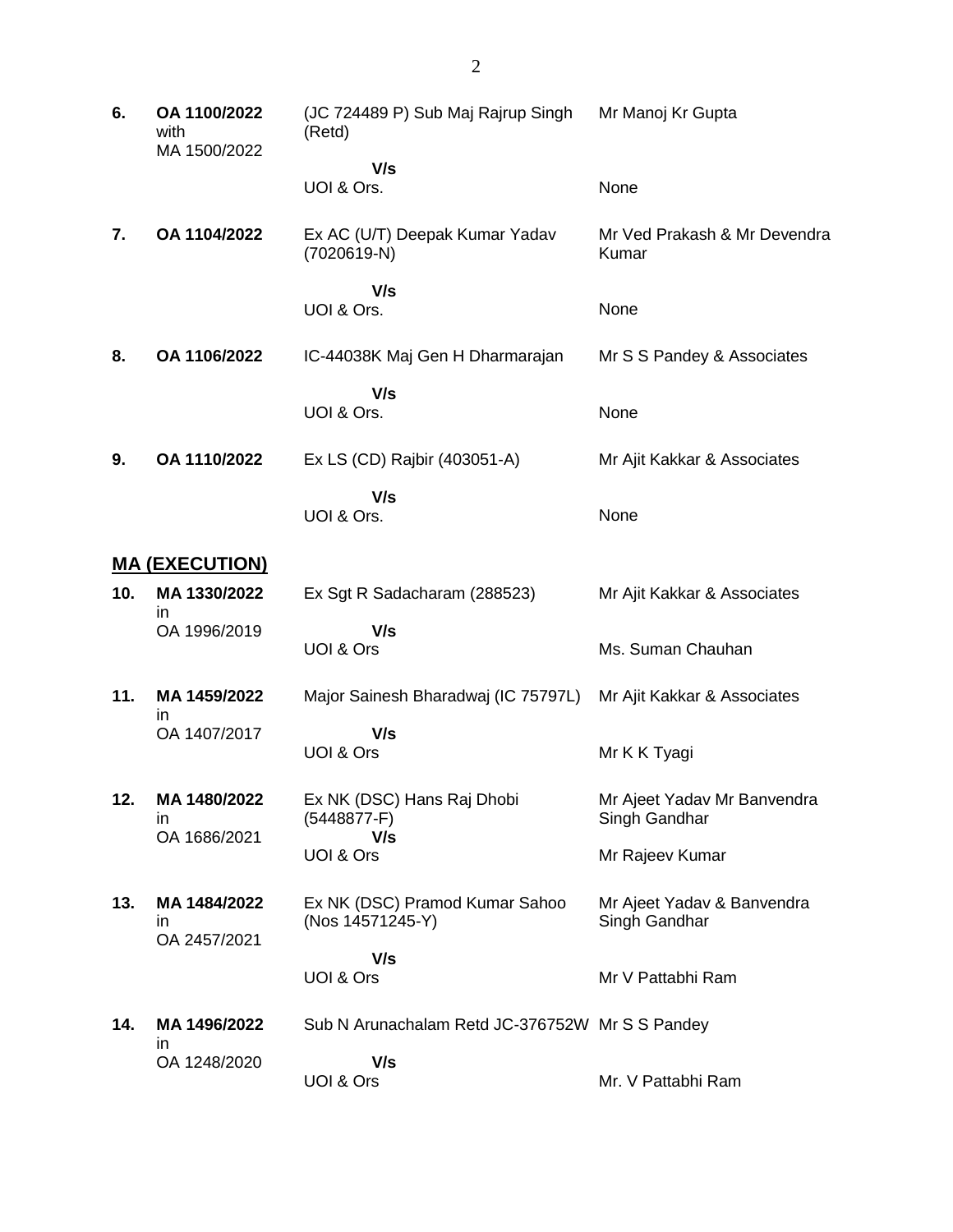### **MA (OTHERS)**

| 15. | MA 94/2022 &<br>MA 1242/2022<br>in            | 4572818-M Ex L/Nk Kamble Rahul<br>Narsingh                       | Mr Manoj Kr Gupta                                            |
|-----|-----------------------------------------------|------------------------------------------------------------------|--------------------------------------------------------------|
|     | OA 1846/2019                                  | V/s<br>UOI & Ors                                                 | Mr. Waize Ali Noor                                           |
| 16. | MA 1483/2022<br>in.                           | Flt Lt MPS Godara                                                | Applicant-in-Person                                          |
|     | MA 1139/2022<br>in<br>OA (Appeal)<br>948/2017 | V/s<br>State (Thru Chief of Air Staff) & Ors                     | Gp Capt Karan Singh Bhati, Sr<br><b>CGSC</b>                 |
| 17. | MA 1490/2022                                  | Ex Nk Rajvir Singh (3187707)                                     | Mr Manoj Kr Gupta                                            |
|     | ın<br>OA (Appeal)<br>549/2016                 | V/s<br>UOI & Ors                                                 | Ms Jyotsana Kaushik                                          |
| 18. | MA 1498/2022<br>$\mathsf{I}$<br>OA 1915/2018  | Smt. Sujatha Vasudev W/o 15011G<br>Late Wg Cdr V K Vasudev       | Mr Aditya Singh Puar                                         |
|     |                                               | V/s<br>UOI & Ors                                                 | Mr. Harish V Shankar                                         |
| 19. | MA 1504/2022<br>ın                            | Ex Wg Cdr C S A Gupta                                            | Applicant-in-Person                                          |
|     | OA (Appeal)<br>307/2013                       | V/s<br>UOI & Ors                                                 | Mr Prabodh Kumar                                             |
| 20. | MA 1510/2022<br>in.                           | Col GP Singh (Retd) (IC 48429 M)                                 | Mr KR Verma                                                  |
|     | RA 2/2020<br>In.<br>OA 865/2019               | V/s<br>UOI & Ors                                                 | Gp Capt Karan Singh Bhati, Sr<br><b>CGSC</b>                 |
| 21. | MA 1514/2022                                  | IC-51775N Lt Col Vinay Lakhera (Retd) Mr S S Pandey & Associates |                                                              |
|     | ın<br>OA 399/2018                             | V/s<br>UOI & Ors                                                 | Mr. Arvind Patel                                             |
|     | <b>PART HEARD</b>                             |                                                                  |                                                              |
| 22. | OA 1570/2016                                  | Ex Lt Aditya Singh Yadav                                         | Mr. S S Pandey                                               |
|     |                                               | V/s<br>UOI & Ors.                                                | Mr Harish V Shankar                                          |
| 23. | OA 1928/2018<br>with                          | Ex Nk Om Prakash (No 7098910)                                    | Mr Virender Singh Kadian                                     |
|     | MA 2135/2018                                  | V/s<br>UOI & Ors.                                                | Gp Capt Karan Singh Bhati, Sr<br>CGSC with Mr. Prabodh Kumar |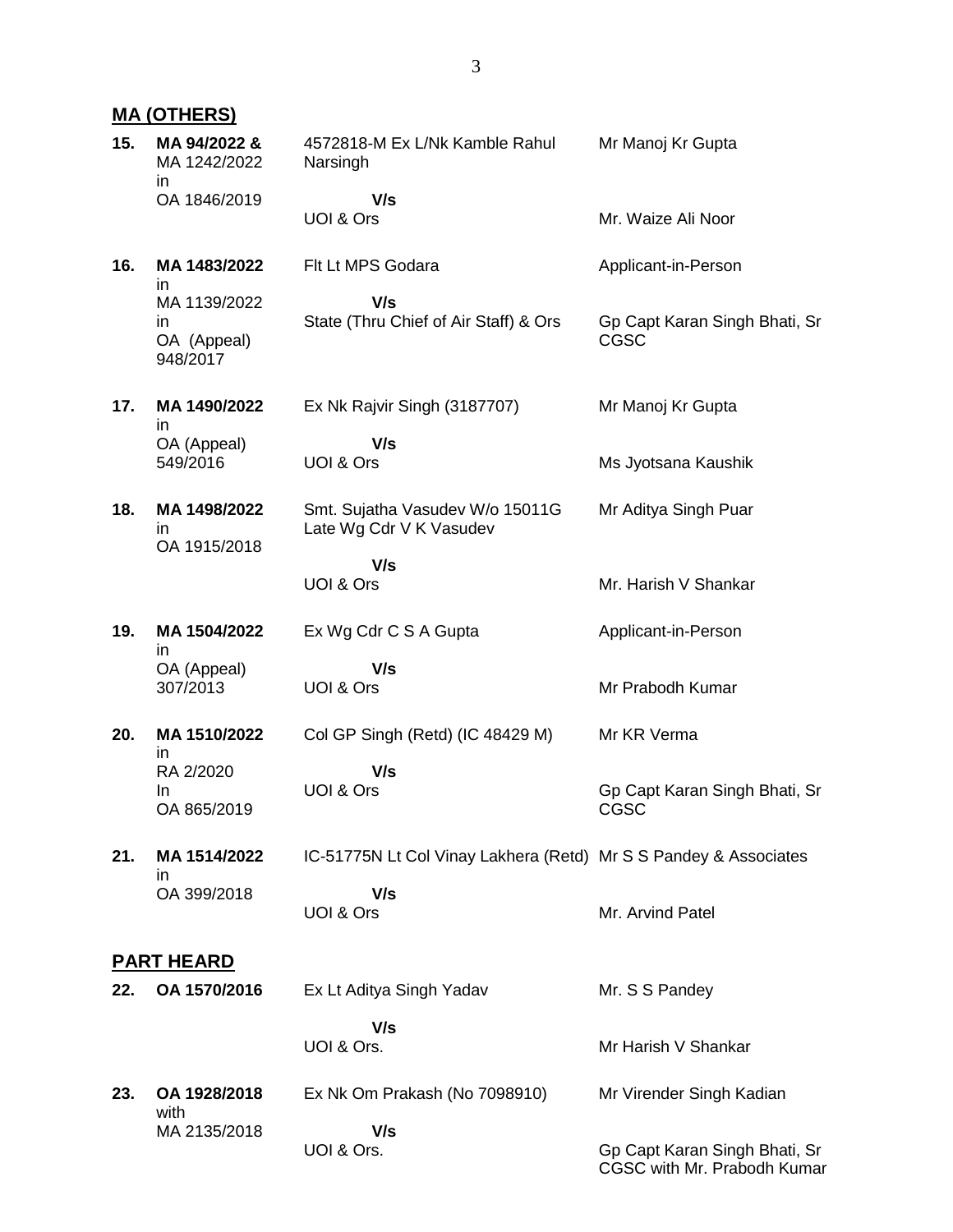| <b>WITH</b> |                                      |                                                    |                           |
|-------------|--------------------------------------|----------------------------------------------------|---------------------------|
| 24.         | OA 903/2019                          | IC-43582Y Col Ashwin Dev (Retd)                    | Mr. VS Kadian             |
|             |                                      | V/s<br>UOI & Ors.                                  | Ms. Barkha Babbar         |
| <b>WITH</b> |                                      |                                                    |                           |
| 25          | OA 983/2019<br>with                  | NO 625575B Ex MWO Brij Bihari Rai                  | Mr. VS Kadian             |
|             | MA 1646/2019                         | V/s<br>UOI & Ors.                                  | Mr. K K Tyagi             |
| <b>WITH</b> |                                      |                                                    |                           |
| 26.         | OA 999/2019<br>with                  | No. 2696524-A Ex L/Nk Mohd Jabbar                  | Mr. Virender Singh Kadian |
|             | MA 1667/2019                         | V/s<br>UOI & Ors.                                  | Mr. Neeraj, Sr. CGSC      |
| <b>WITH</b> |                                      |                                                    |                           |
| 27.         | OA 1064/2019<br>with                 | No 137328K Ex RPO Pramod Kumar                     | Mr. VS Kadian             |
|             | MA 1734/2019                         | V/s<br>UOI & Ors.                                  | Ms. Jyotsna Kaushik       |
| <b>WITH</b> |                                      |                                                    |                           |
| 28.         | OA 1262/2019<br>with<br>MA 1997/2019 | Nk Sanjay Sharma (Retd) (No<br>15126320 N)         | Mr Virender Singh Kadian  |
|             |                                      | V/s<br>UOI & Ors.                                  | Mr. Prabodh Kumar         |
| <b>WITH</b> |                                      |                                                    |                           |
| 29.         | OA 1607/2019                         | No 15471511N Ex Dfr Suhash Babu                    | Mr. VS Kadian             |
|             |                                      | V/s<br>UOI & Ors.                                  | Mr. Arvind Patel          |
| <b>WITH</b> |                                      |                                                    |                           |
| 30.         | OA 1872/2020                         | IC-44887L Col Rajeev Agarwal (Retd.)               | Mr. Rajiv Manglik         |
|             |                                      | V/s<br>UOI & Ors.                                  | Mr Neeraj, Sr CGSC        |
| <b>WITH</b> |                                      |                                                    |                           |
| 31.         | OA 788/2019                          | IC-48232W Col Aseem Tandon (Retd) Ms Neela Gokhale |                           |
|             |                                      | V/s<br>UOI & Ors.                                  | Mr. K K Tyagi             |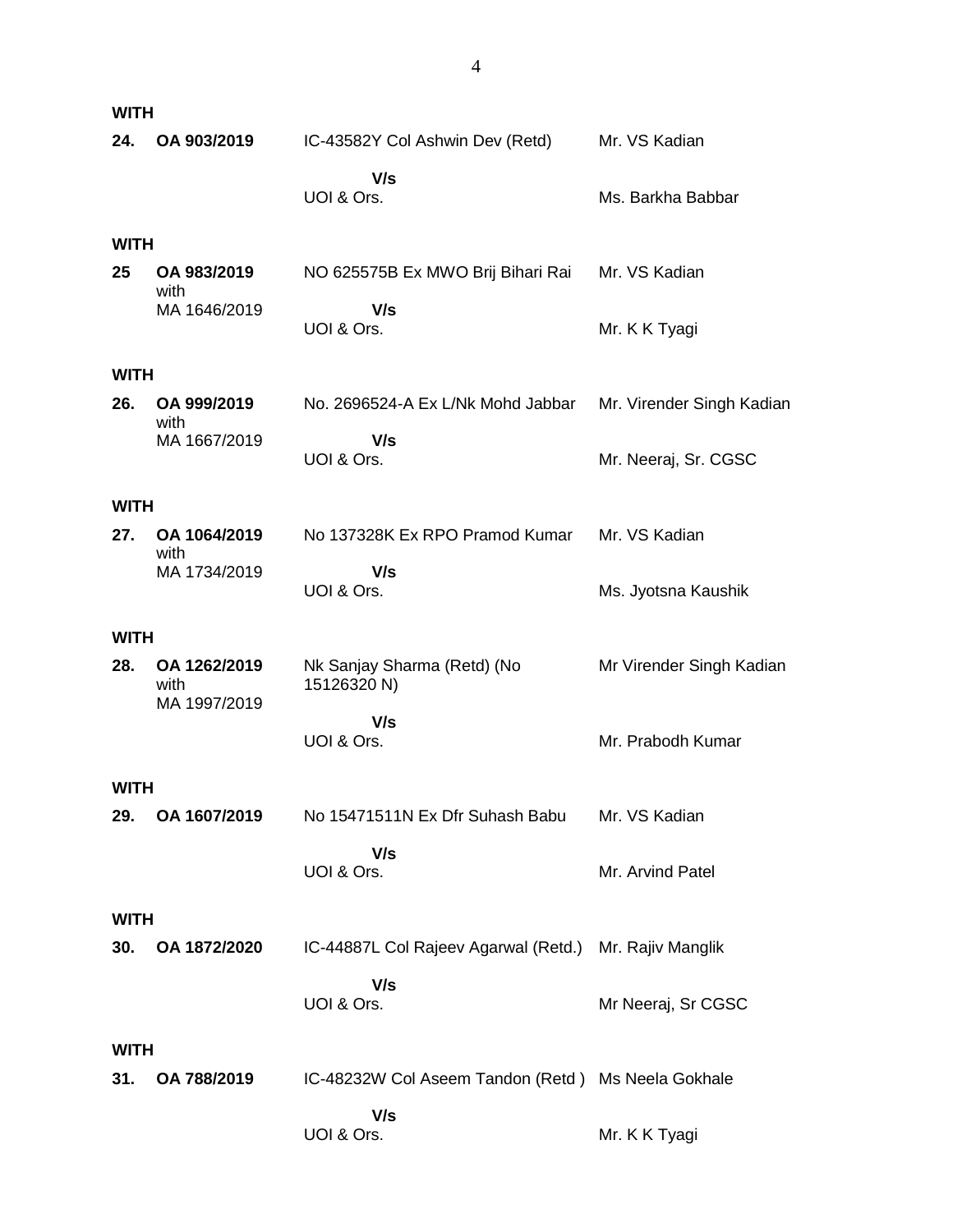## **Pleadings Not Complete**

| 32. | OA 295/2021                         | Cpl Anil Kumar Essa (789227 K)                  | Mr Ajit Kakkar & Associates                                |
|-----|-------------------------------------|-------------------------------------------------|------------------------------------------------------------|
|     |                                     | V/s<br>UOI & Ors.                               | Dr Vijendra Singh Mahndiyan for<br>R-1 - R-3, None for R-4 |
| 33. | OA 2637/2021<br>with<br>MA 385/2022 | Maj Gen Anil Kumar (V00398A)<br>V/s             | Mr Indra Sen Singh & Rahul<br>Vyas                         |
|     |                                     | UOI & Ors.                                      | Mr. Anil Gautam                                            |
| 34. | OA 222/2022<br>with                 | Lt Col Pramod Negi (IC 56904 M)                 | Ms Archana Ramesh                                          |
|     | MA 322/2022                         | V/s<br>UOI & Ors.                               | Mr. Harish V Shankar                                       |
| 35. | OA 752/2022                         | IC-68403Y Lt Col Sachin Chetal                  | Mr Rajiv Manglik                                           |
|     |                                     | V/s<br>UOI & Ors.                               | Mr Anil Gautam Sr.CGSC for R<br>1-3, None for R-4          |
|     | <b>Pleadings Complete</b>           |                                                 |                                                            |
| 36  | OA 852/2020                         | Ex CFN Kishor Kumar (14619878-M)                | Mr. Anand K. Chauhan                                       |
|     |                                     | V/s<br>UOI & Ors.                               | Mr. V S Tomar for R 1-5, None<br>for R 6 & 7               |
| 37. | OA 1146/2021                        | CMDE Vinay Kalia (03390 B)                      | Mr Ankur Chhibber                                          |
|     |                                     | V/s<br>UOI & Ors.                               | Gp Capt Karan Singh Bhati, Sr<br>CGSC                      |
|     | <b>FOR FINAL HEARING</b>            |                                                 |                                                            |
| 38. | OA 1518/2018<br>with                | NS-21727Y Maj Seema Jakhar                      | Mr. S S Pandey & Associates                                |
|     | MA 1584/2018 &<br>668/2022          | V/s<br>UOI & Ors.                               | None                                                       |
| 39. | OA 765/2019                         | No 4077701P L/Hay Chandra Mohan<br>Singh<br>V/s | Mr Manoj Kr Gupta                                          |
|     |                                     | UOI & Ors.                                      | Mr Prabodh Kumar                                           |

**40. OA 824/2019** with MA 2053/2020 Cdr Umesh Ridhi (05709-Z)  **V/s** UOI & Ors. Mr Santhosh Krishnan Mr Harish V Shankar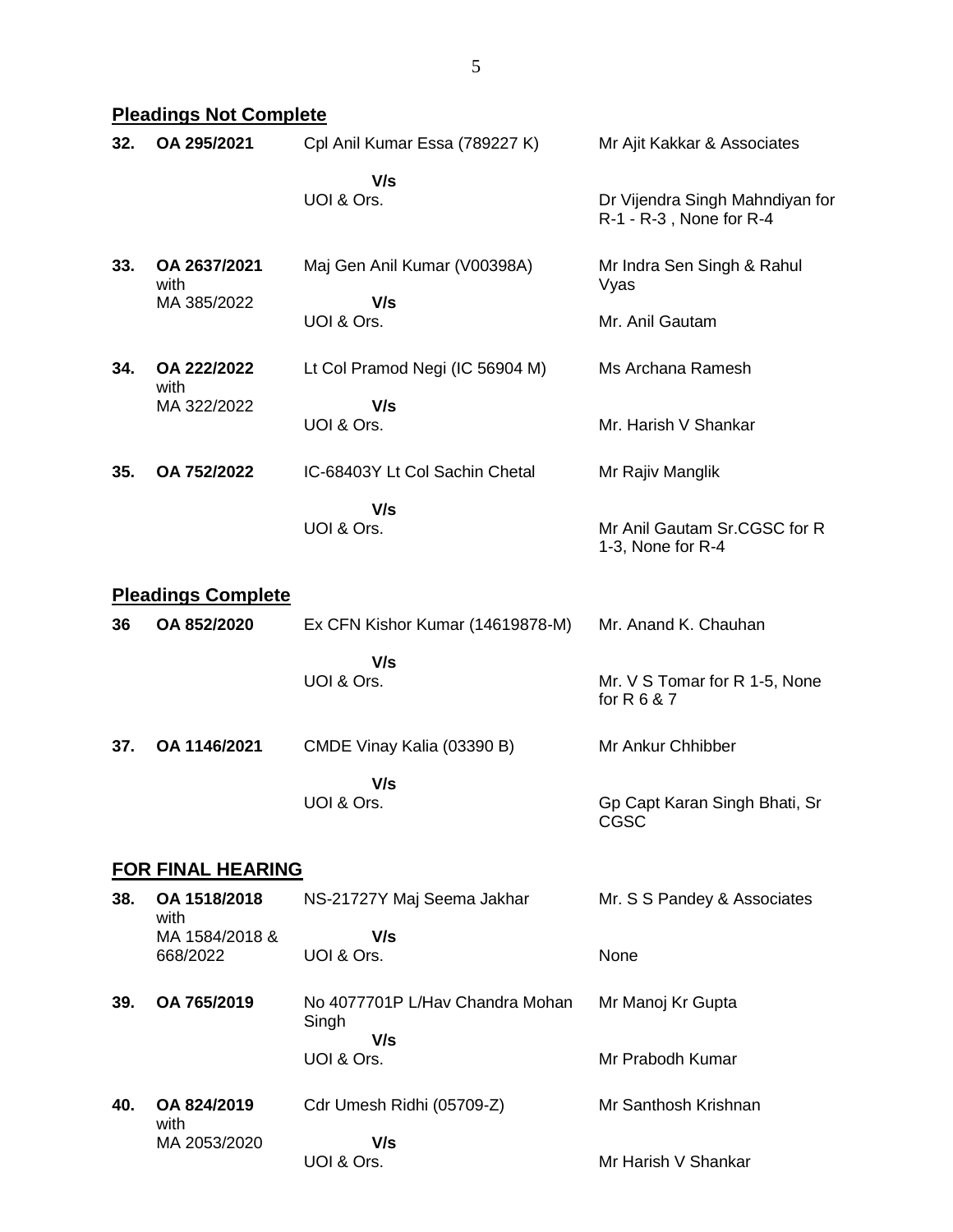#### **WITH**

| 41.         | OA 1334/2017<br>with MA          | <b>Cdr Manisha Gehlaut</b>               | Mr Santosh Krishnan                          |
|-------------|----------------------------------|------------------------------------------|----------------------------------------------|
|             | 2054/2020                        | V/s                                      |                                              |
|             | (OA 103/2017<br>(RB, Mumbai)     | UOI & Ors.                               | Gp Capt Karan Singh Bhati, Sr<br><b>CGSC</b> |
| 42.         | OA (Appeal)<br>941/2020          | IC 42242K Maj Gen Debasish Roy<br>(Retd) | Mr SS Pandey & Associates                    |
|             |                                  | V/s                                      |                                              |
|             |                                  | UOI & Ors.                               | Mr. Anil Gautam                              |
| 43.         | OA (Appeal)<br>618/2021          | Ex Maj J S Duggal (IC-71216 L)           | Mr Rajiv Manglik & Mr Romil<br>Pathak        |
|             | With<br>MA 1502/2022             | V/s<br>UOI & Ors.                        | Mr Anil Gautam                               |
| 44.         | OA 1973/2021                     | Lt Cdr Vinita Chahal(06762T)             | Mr S S Pandey & Associates                   |
|             |                                  | V/s<br>UOI & Ors.                        | Mr Harish V Shankar                          |
|             | <u>MATTERS FROM REGULAR LIST</u> |                                          |                                              |
| 45.         | OA 588/2017                      | <b>Ex Recruit Sushil Kumar</b>           | Ms. Archana Ramesh                           |
|             |                                  | V/s<br>UOI & Ors.                        | Dr Vijendra Singh Mahndiyan                  |
| 46.         | OA 2069/2017                     | JC-811376H Subedar Tila Ram              | Mr. V S Kadian                               |
|             |                                  | V/s<br>UOI & Ors.                        | Mr. Anil Gautam                              |
| <b>WITH</b> |                                  |                                          |                                              |
| 47.         | OA 899/2018                      | JC-811389A Ex Sub Jeet Kumar<br>(Retd)   | Mr Virender Singh Kadian                     |
|             |                                  | V/s<br>UOI & Ors.                        | Dr Vijendra Singh Mahndiyan                  |
|             |                                  |                                          |                                              |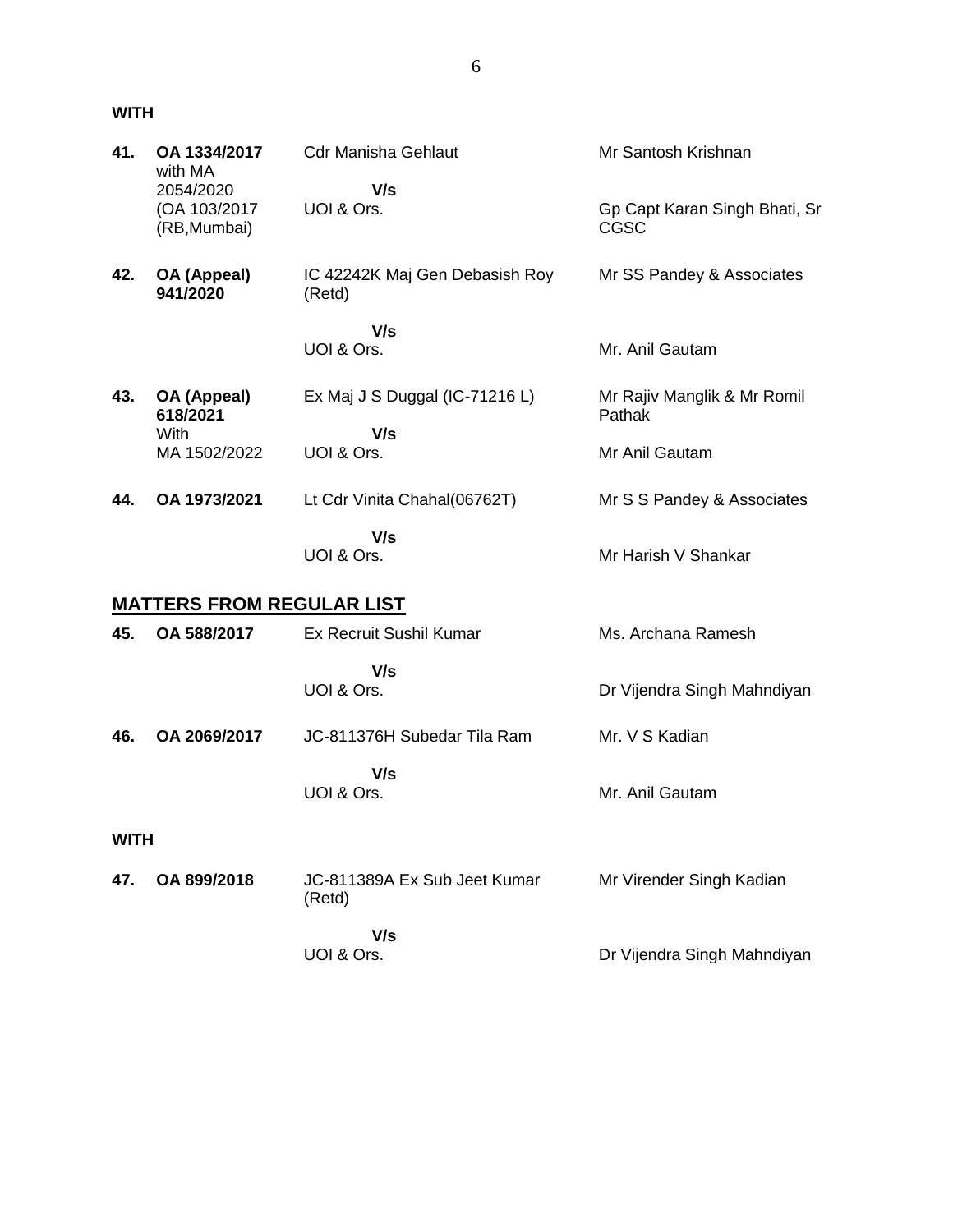## **ARMED FORCES TRIBUNAL, PRINCIPAL BENCH, NEW DELHI LIST OF BUSINESS**

**Date: 25-05-2022**

**Timing: 10:30 AM to 01.00 PM & 02.00 PM to 04.30 PM**

## **COURT No. 1 (Ground Floor)**

## **NOTIFICATION**

**It is hereby notified for information of all concerned that the following matters stand adjourned to 22-08-2022.**

|    | S. No. Case No.                     | <b>Parties Name</b>                                  | <b>Advocate for Petitioner /</b><br><b>Respondents</b> |
|----|-------------------------------------|------------------------------------------------------|--------------------------------------------------------|
|    | <b>Pleadings Not Complete</b>       |                                                      |                                                        |
| 1. | OA 1202/2019<br>with<br>MA 322/2021 | JC-370245M Ex Sub Maj/Hony Lt<br>Satish Kumar<br>V/s | Mr. Pawan Prakash Pathak                               |
|    |                                     | UOI & Ors.                                           | Mr. Prabodh Kumar                                      |
| 2. | OA 2046/2019                        | No. 2683975F Sep/ DSC Hari Ram                       | Mr. U S Maurya                                         |
|    |                                     | V/s                                                  |                                                        |
|    |                                     | UOI & Ors.                                           | Mr Ashok Chaitanya                                     |
| 3. | OA 2047/2019                        | No 7240226Y Sep/DSC Nand Kumar<br>Singh<br>V/s       | Mr US Maurya                                           |
|    |                                     | UOI & Ors.                                           | None                                                   |
| 4. | OA 2048/2019                        | Hav/DSC Tejpal (No 10314640 L)                       | Mr US Maurya                                           |
|    |                                     | V/s                                                  |                                                        |
|    |                                     | UOI & Ors.                                           | Mr Arvind Patel                                        |
| 5. | OA 2052/2019<br>with                | Sep/DSC Prithvi Singh (No 4071267 X) Mr US Maurya    |                                                        |
|    | MA 24/2021                          | V/s                                                  |                                                        |
|    |                                     | UOI & Ors.                                           | Mr Shyam Narayan                                       |
| 6. | OA 2057/2019<br>with                | No. 13694540-M L/Nk DSC Yogendra<br>Kishor           | Mr. U S Maurya                                         |
|    | MA 2110/2021                        | V/s                                                  |                                                        |
|    |                                     | UOI & Ors.                                           | Mr Harish V Shankar                                    |
| 7. | OA 2397/2019<br>with                | L/Nk Karna Bahadur Kunwar<br>(5451173-H)             | Mr. Narender Kaushik & Pankaj<br>Kaushik               |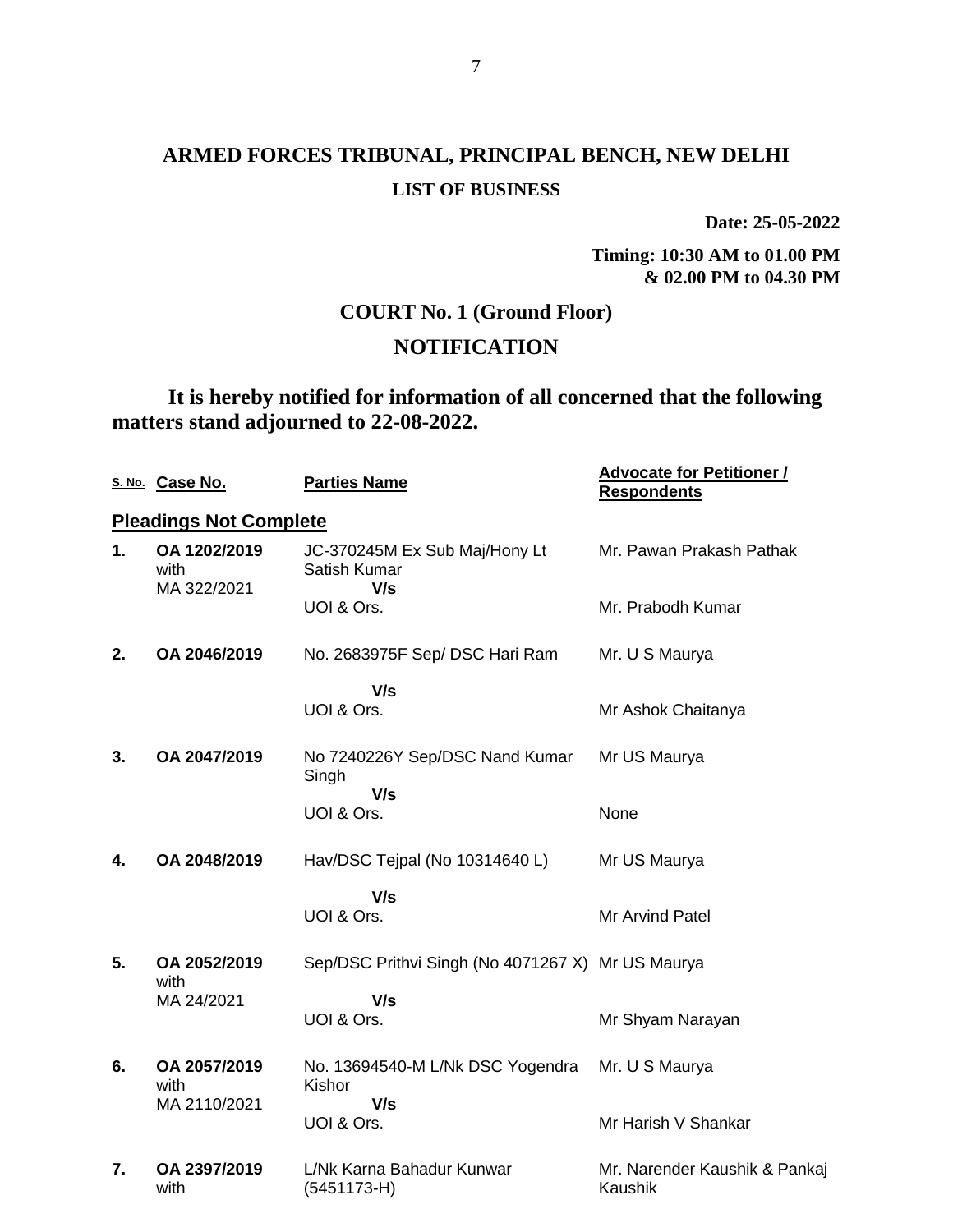MA 100/2022  **V/s** UOI & Ors. **Mr Harish V Shankar 8. OA 2399/2019** with MA 1571/2020 LNk Chanda Oraon (No 4267778 N)  **V/s** UOI & Ors. Mr Narender Kaushik & Pankaj Kaushik Mr Arvind Patel **9. OA 18/2020** with MA 569/2020 Sgt Angad Kumar Mishra (796802-L)  **V/s** UOI & Ors. Mr. Bijendra Kumar Pathak Mr. Anil Gautam **10. OA 30/2020** with MA 2238/2020 No 4078913M Sep/DSC Mohan Singh  **V/s** UOI & Ors. Mr US Maurya Ms. Jyotsna Kaushik **11. OA 276/2020** with MA 347/2020 & 1035/2020 Ex Hav (PA) Pratham Singh (No 151609374 W)  **V/s** UOI & Ors. Mr Ved Prakash Mr. V S Tomar **12. OA 1031/2020** IC 46753L Col Anoop Kumar  **V/s** UOI & Ors. Mr SS Pandey & Associates Mr. Y P Singh **13. OA 1284/2020** with MA 1534/2020 & 2731/2021 HAV(PA) Dibakar Mohanty (15144070A)  **V/s** UOI & Ors. Mr Indra Sen Singh & Mr Abhishek Singh Mr. Arvind Patel **14. OA 1317/2020** Ex Hav BP Chandra Rao (6943845N)  **V/s** UOI & Ors. Mr Indra Sen Singh, Mr Abhishek Singh & Ms Kirtika Chhatwal Mr. Anil Gautam **15. OA 1327/2020** with MA 1582/2020 & 352/2021 Hav Shitole Samadhan Uttam (No 14680853W)  **V/s** UOI & Ors. Mr Ajit Kakkar Mr Anil Gautam **16. OA 1367/2020** Hav/PA Md Rowson Shaikh (No 15483750P)  **V/s** UOI & Ors. Mr Indra Sen Singh and Abhishek Singh Mr. Ashok Chaitanya

**17. OA 1408/2020** HAV/PA Pankaj Kumar Sadhu Mr Indra Sen Singh & Mr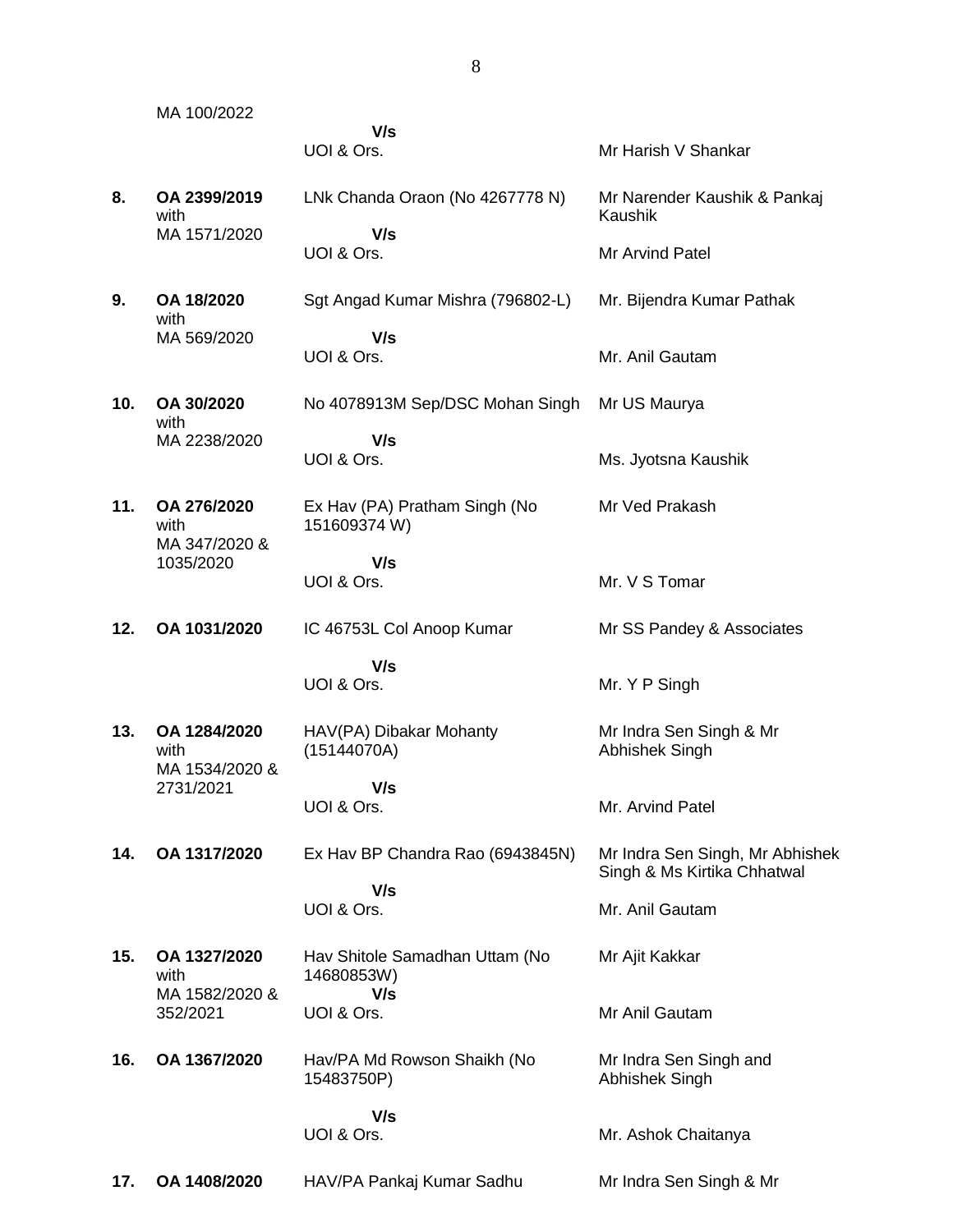|             | with<br>MA 435/2021                  | (09512917A)                                                           | <b>Abhishek Singh</b>                 |
|-------------|--------------------------------------|-----------------------------------------------------------------------|---------------------------------------|
|             |                                      | V/s<br>UOI & Ors.                                                     | Mr Arvind Patel                       |
| 18.         | OA 1443/2020                         | JC-763007L Sub/M Tech (GUN) Kinkar Mr S S Pandey & Associates<br>Jana |                                       |
|             |                                      | V/s<br>UOI & Ors.                                                     | Mr Rajeev Kumar                       |
| 19.         | OA 1462/2020<br>with<br>MA 1885/2021 | JC-338565N Sub/Sac Ravi Kumar<br>Sharma Retd                          | Mr S S Pandey & Associates            |
|             |                                      | V/s<br>UOI & Ors.                                                     | Mr. Rajeev Kumar                      |
| 20.         | OA 1475/2020<br>with                 | MWO AK Mishra (No 770147 T)                                           | Mr Manoj Kr Gupta                     |
|             | MA 149/2021 &<br>1349/2022           | V/s<br>UOI & Ors.                                                     | Dr. Vijendra Singh Mahndiyan          |
| 21.         | OA 1487/2020<br>with                 | Ex Sub Surendra Singh JC-768472F                                      | Mr Ajit Kakkar & Associates           |
|             | MA 715/2021                          | V/s<br>UOI & Ors.                                                     | Mr Shyam Narayan                      |
| 22.         | OA 1555/2020<br>with                 | Col KR Verma (Retd) (IC 48474 Y)                                      | Applicant In Person                   |
|             | MA 1800/2020                         | V/s<br>UOI & Ors.                                                     | Mr Rajeev Kumar                       |
| <b>WITH</b> |                                      |                                                                       |                                       |
| 23.         | OA 616/2021                          | Lt Col Vishal Sachdev (IC 57262 P)                                    | Mr KR Verma                           |
|             |                                      | V/s<br>UOI & Ors.                                                     | Gp Capt Karan Singh Bhati, Sr<br>CGSC |
| <b>WITH</b> |                                      |                                                                       |                                       |
| 24.         | OA 617/2021<br>with                  | Col Sudhir Kumar Bhola (Retd) (IC<br>41720 W)                         | Mr KR Verma                           |
|             | MA 668/2021                          | V/s<br>UOI & Ors.                                                     | Mr. J S Rawat                         |
| <b>WITH</b> |                                      |                                                                       |                                       |
| 25.         | OA 766/2021<br>with                  | Col Neeraj Dhawan (Retd) (IC 41748<br>W)                              | Mr KR Verma                           |
|             | MA 812/2021                          | V/s<br>UOI & Ors.                                                     | Mr. Shyam Narayan                     |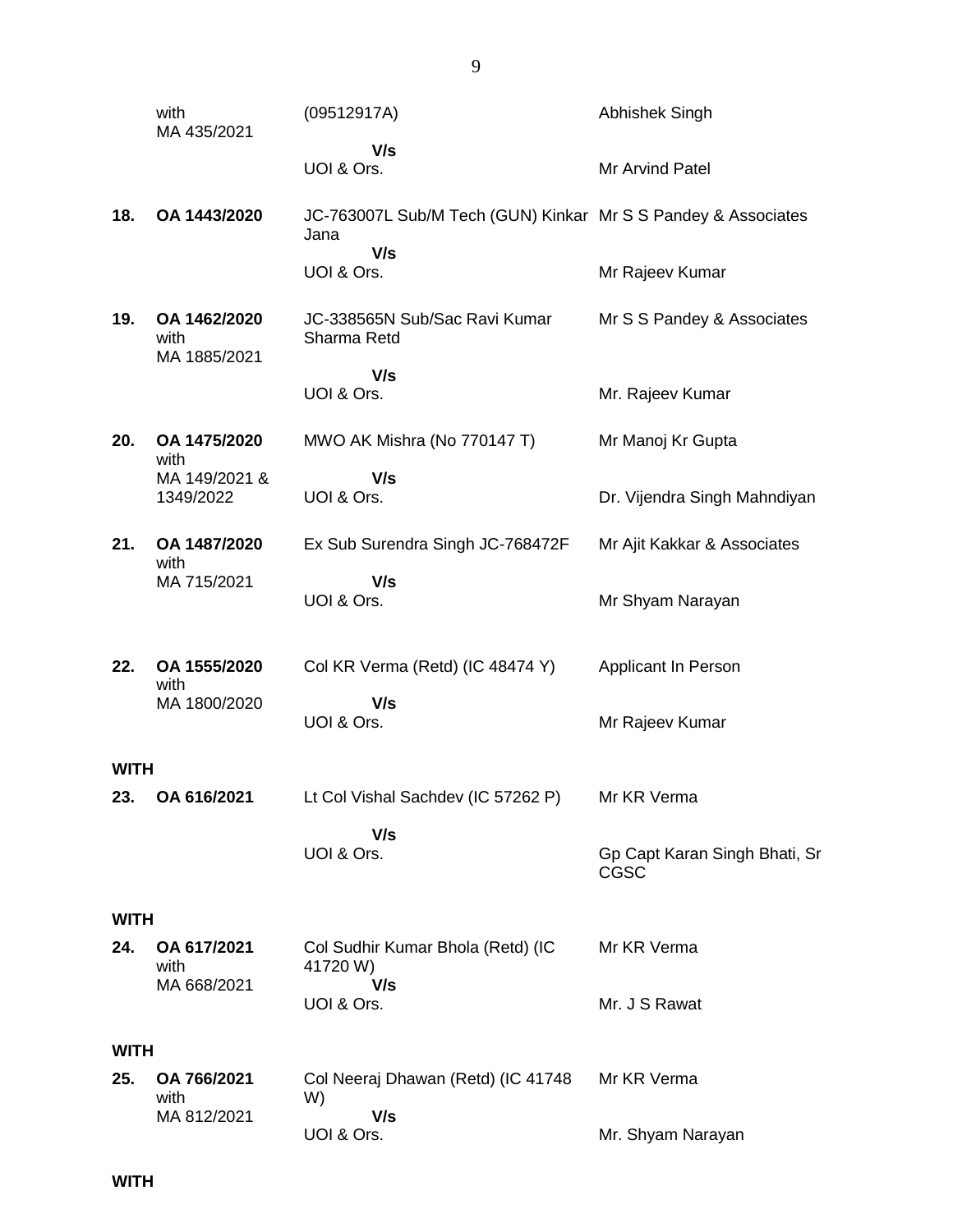| 26.  | OA 767/2021<br>with             | Col Vikas Balhara (Retd) (IC 47642 A) Mr KR Verma     |                                               |
|------|---------------------------------|-------------------------------------------------------|-----------------------------------------------|
|      | MA 813/2021                     | V/s<br>UOI & Ors.                                     | Mr. J S Rawat                                 |
| WITH |                                 |                                                       |                                               |
| 27.  | OA 785/2021<br>with             | Lt Col AP Mishra (Retd) (IC-48498H)                   | Mr KR Verma                                   |
|      | MA 835/2021                     | V/s<br>UOI & Ors.                                     | Mr. Anil Gautam                               |
| WITH |                                 |                                                       |                                               |
| 28.  | OA 794/2021<br>with             | Col RS Dudee (Retd) (IC 47908 F)                      | Mr KR Verma                                   |
|      | MA 854/2021                     | V/s<br>UOI & Ors.                                     | Mr. Shyam Narayan                             |
| WITH |                                 |                                                       |                                               |
| 29.  | OA 1969/2021                    | (SL 04270 M) Lt Col Haridasan V<br>(Retd)             | Mr K R Verma                                  |
|      |                                 | V/s<br>UOI & Ors.                                     | Mr Arvind Patel                               |
| WITH |                                 |                                                       |                                               |
| 30.  | OA 49/2021<br>with              | Col G Sudheer Kumar Retd (IC-47544 Mr K R Verma<br>A) |                                               |
|      | MA 59/2021                      | V/s<br>UOI & Ors.                                     | Gp Capt Karan Singh Bhati, Sr<br>CGSC         |
| WITH |                                 |                                                       |                                               |
| 31.  | OA 50/2021<br>with              | Col Anand Kumar KV (Retd) (IC-<br>48444F)             | Mr KR Verma                                   |
|      | MA 60/2021                      | V/s<br>UOI & Ors.                                     | Mr Rajeev Kumar                               |
| WITH |                                 |                                                       |                                               |
| 32.  | OA 307/2021<br>with MA 383/2021 | Col Vivek Srivastav (Retd) (IC 48269<br>X)            | Mr KR Verma                                   |
|      |                                 | V/s<br>UOI & Ors.                                     | Ms. Suman Chauhan                             |
| WITH |                                 |                                                       |                                               |
| 33.  | OA 340/2021<br>with             | Col V Ravi Pratap Singh (Retd) (IC-<br>45576K)        | Mr KR Verma                                   |
|      | MA 409/2021                     | V/s<br>UOI & Ors.                                     | Gp Capt Karan Singh Bhati, Sr.<br><b>CGHS</b> |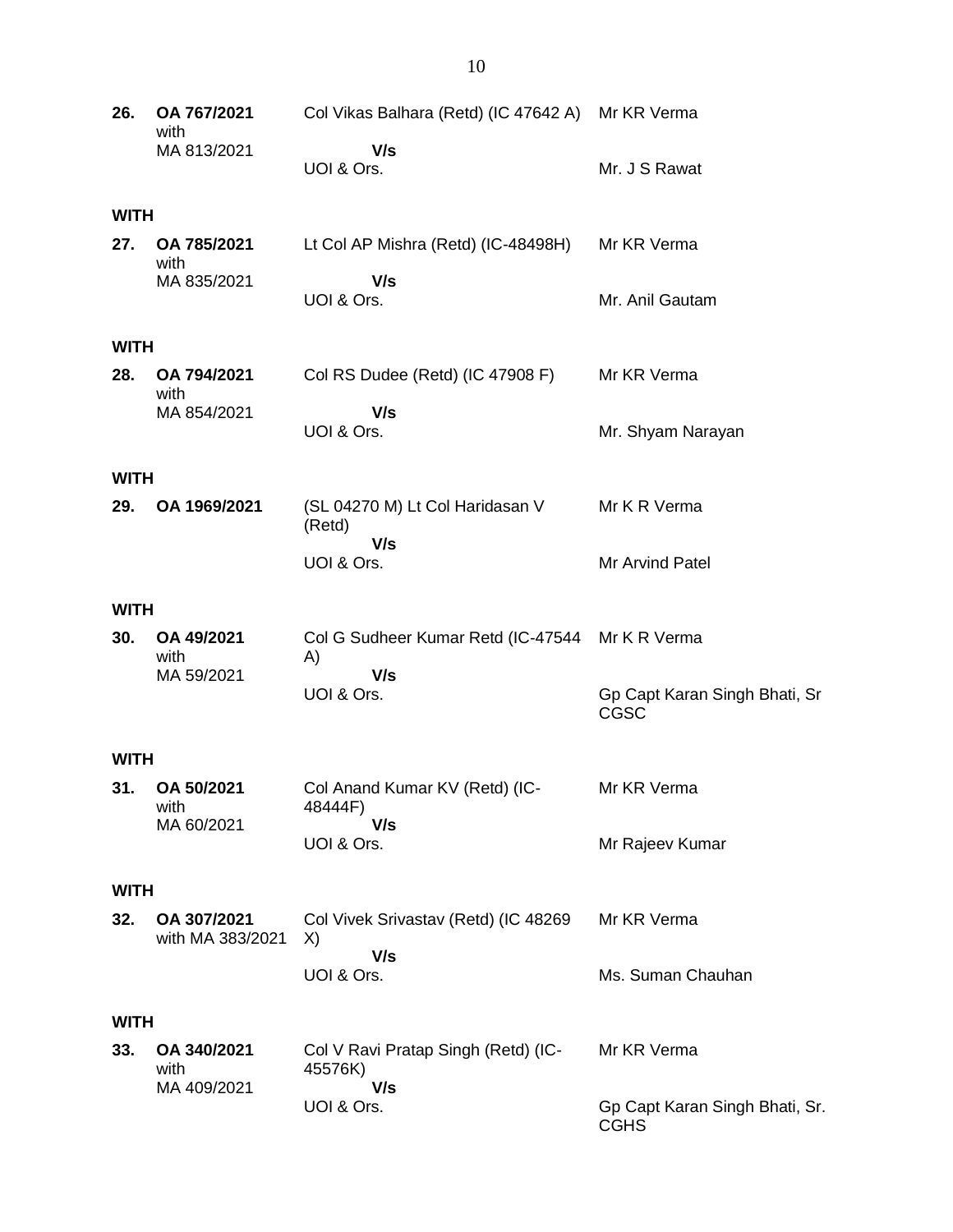| <b>WITH</b> |                                   |                                                                  |                                              |
|-------------|-----------------------------------|------------------------------------------------------------------|----------------------------------------------|
| 34.         | OA 377/2021<br>with               | Col Rajan Talwar (Retd) (No 41737 K) Mr. KR Verma                |                                              |
|             | MA 458/2021                       | V/s<br>UOI & Ors.                                                | Gp Capt Karan Singh Bhati, Sr<br><b>CGSC</b> |
| <b>WITH</b> |                                   |                                                                  |                                              |
| 35.         | OA 485/2021<br>with<br>A 558/2021 | Captain (IN) Chandra Sekhar Panda<br>(Retd) (P No 70275R)<br>V/s | Mr K R Verma                                 |
|             |                                   | UOI & Ors.                                                       | Mr Niranjana Dass                            |
| <b>WITH</b> |                                   |                                                                  |                                              |
| 36.         | OA 1197/2021<br>with              | Col Surendra Sharma (Retd) (IC 43251 Mr KR Verma<br>X)           |                                              |
|             | MA 1080/2021                      | V/s<br>UOI & Ors.                                                | Mr. Satya Ranjan Swain                       |
| <b>WITH</b> |                                   |                                                                  |                                              |
| 37.         | OA 1611/2020<br>with              | Gp Capt Sanjay Gupta (No 18595 H)                                | Mr KR Verma                                  |
|             | MA 1858/2020                      | V/s<br>UOI & Ors.                                                | Dr. Vijendra Singh Mahndiyan                 |
| <b>WITH</b> |                                   |                                                                  |                                              |
| 38.         | OA 2867/2021                      | Lt Col Prithvi Pal Singh (Retd) (SI<br>04268P)                   | Mr K R Verma                                 |
|             |                                   | V/s<br>UOI & Ors.                                                | Mr. S D Windlesh                             |
| 39.         | OA 1566/2020<br>with              | Avm Dhananjai Vishnu Wani (No<br>18568 B)                        | Mr KR Verma                                  |
|             | MA 1173/2022 &<br>1813/2020       | V/s<br>UOI & Ors.                                                | Mr Harish V Shankar                          |
| 40.         | OA 1567/2020<br>with              | Col Arun Kumar Retd (IC-44982X)                                  | Mr K R Verma                                 |
|             | MA 1814/2020                      | V/s<br>UOI & Ors.                                                | Mr. J S Rawat                                |
| 41.         | OA 1568/2020<br>with              | Col Ranveer Singh SC Retd (IC-41244 Mr K R Verma<br>H)           |                                              |
|             | MA 1815/2020                      | V/s<br>UOI & Ors.                                                | Mr. Rajeev Kumar                             |
| 42.         | OA 1569/2020<br>with              | Col Kiron Beer Marwaha (Retd) (IC<br>48477 M)                    | Mr KR Verma                                  |
|             | MA 1816/2020                      | V/s<br>UOI & Ors.                                                | Mr. Rajeev Kumar                             |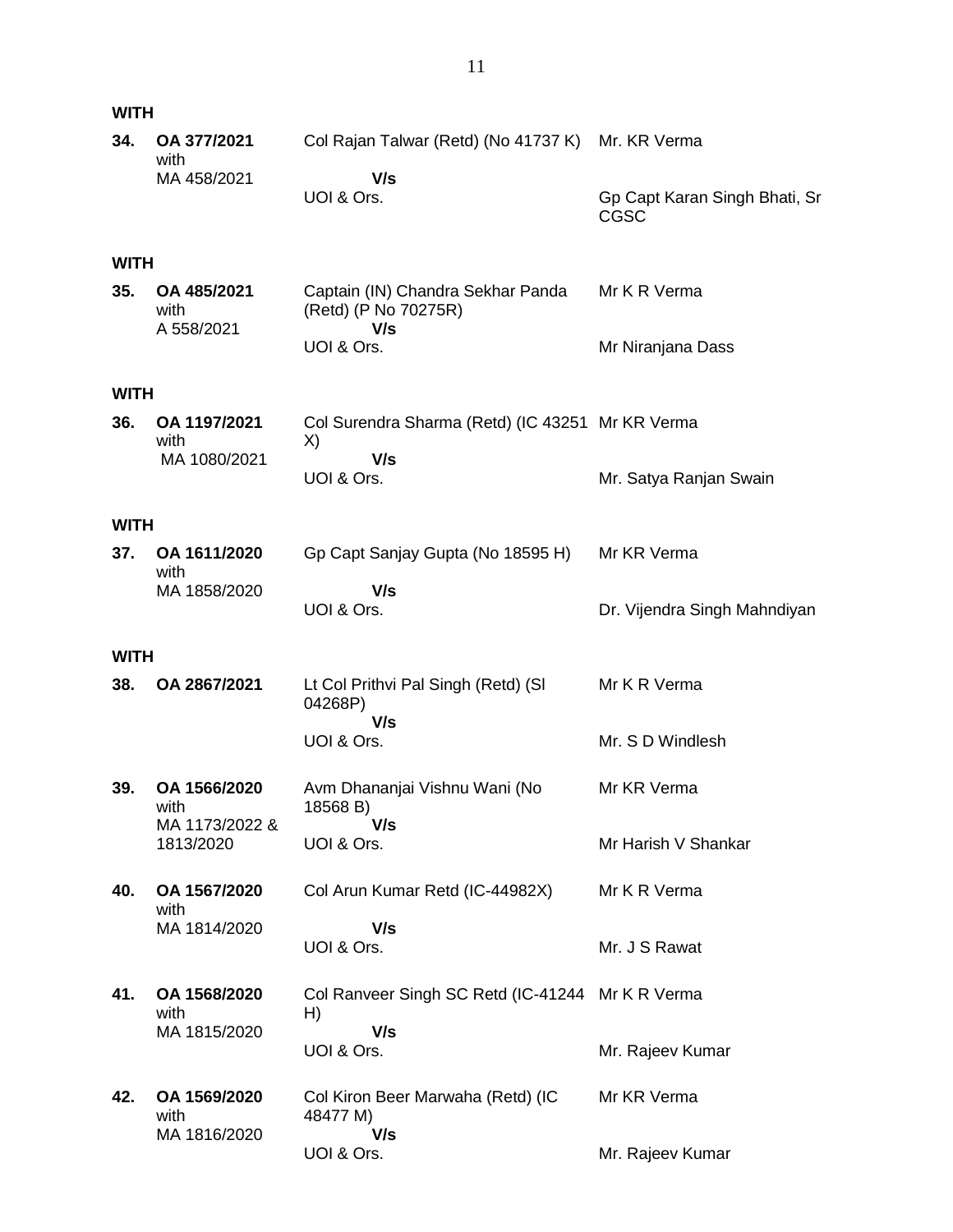**43. OA 1570/2020** with MA 1817/2020 Col Amit Sood (Retd) (IC 47132 Y)  **V/s** UOI & Ors. Mr KR Verma Gp Capt Karan Singh Bhati, Sr. CGSC

**44. OA 1573/2020** with MA 2253/2021 HAV/PA S Surjeet Singh (15143229N)  **V/s** UOI & Ors. Mr Indra Sen Singh & Abhishek **Singh** Mr K K Tyagi

Mr. Ajit Kakkar & Associates

Ms Jyotsna Kaushik

Mr K R Verma

Mr K R Verma

Mr. Arvind Patel

Mr Ajit Kakkar & Associates

Mr. S S Pandey & Associates

Dr. Vijendra Singh Mahndiyan

Ms. Jyotsna Kaushik

Ms. J S Rawat

Mr KR Verma

Mr. Rayasha Kumar

Mr. Suman Chauhan

Mr. Rajeev Kumar

Nb Sub Sanjeev Kumar (JC-777509Y)

Col Ajay Dixit Retd (IC-42319F)

**45. OA 1585/2020** with MA 2661/2021

 **V/s** UOI & Ors.

**46. OA 1597/2020** with MA 1835/2020

 **V/s** UOI & Ors.

**47. OA 1598/2020** with MA 1836/2020 Col Binod Kumar Retd (IC-44597N)

UOI & Ors.

 **V/s**

- **48. OA 1599/2020** with MA 1374/2021 Ex Sub Ramji Lal JC-771142N  **V/s** UOI & Ors.
- **49. OA 1603/2020** with MA 1710/2021 IC-53267W Col Sumit Seth  **V/s** UOI & Ors.

**50. OA 1607/2020** with MA 1854/2020 & Ex NC(E) Arjun Singh (804357-G)  **V/s**

UOI & Ors.

**51. OA 1612/2020** with MA 1859/2020 Col Sanjiv Singh Tomar (Retd) (IC 47453 W)  **V/s** UOI & Ors.

507/2021

**52. OA 1613/2020** with MA 1860/2020 Col Sushobit Kamra (Retd) (IC 47300 M)  **V/s** UOI & Ors. Mr KR Verma Mr. J S Rawat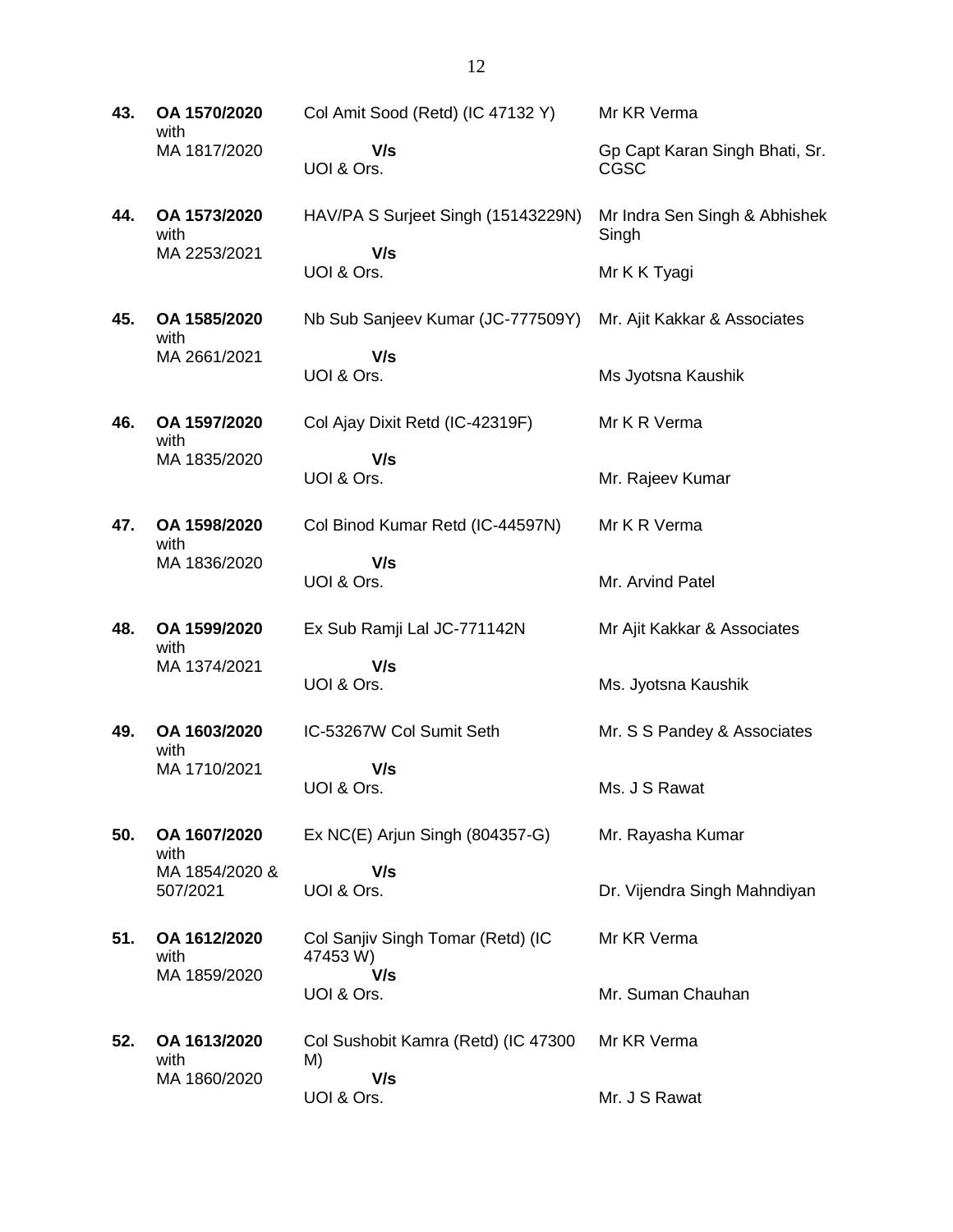| 53. | OA 1614/2020                         | No. 4003257-P Hav/PA Dinesh Kumar                                       | Mr. Indra Sen Singh/Abhishek<br>Singh       |
|-----|--------------------------------------|-------------------------------------------------------------------------|---------------------------------------------|
|     |                                      | V/s<br>UOI & Ors.                                                       | Mr. Rajeev Kumar                            |
| 54. | OA 1615/2020                         | Col Ajay Bhushan (IC-51141X)                                            | Mr KR Verma                                 |
|     |                                      | V/s<br>UOI & Ors.                                                       | Mr. Rajeev Kumar                            |
| 55. | OA 1641/2020<br>with<br>MA 1904/2020 | No. 6394031-A Hav/PA Radhe Shyam<br>Rai                                 | Mr. Indra Sen Singh/Kirtika<br>Chhatwal     |
|     |                                      | V/s                                                                     |                                             |
|     |                                      | UOI & Ors.                                                              | Mr. Niranjana Dass                          |
| 56. | OA 1643/2020<br>with                 | Ex Sgt Mithilesh Kumar Azad (777288- Mr. Ajit Kakkar & Associates<br>B) |                                             |
|     | MA 497/2021                          | V/s<br>UOI & Ors.                                                       | Dr Vijendra Singh Mahndiyan                 |
|     |                                      |                                                                         |                                             |
| 57. | OA 1644/2020<br>with<br>MA 652/2022  | Hav/PA Susanta Kumar Nahak (No<br>14642821 K)                           | Mr Indra Sen Singh & Ms Kirtika<br>Chhatwal |
|     |                                      | V/s                                                                     |                                             |
|     |                                      | UOI & Ors.                                                              | Mr D K Sabat                                |
| 58. | OA 1648/2020<br>with                 | Brig Satpal Singh Dahiya (IC 44120 Y) Mr. KR Verma                      |                                             |
|     | MA 1912/2020                         | V/s                                                                     |                                             |
|     |                                      | UOI & Ors.                                                              | Mr. Rajeev Kumar                            |
| 59. | OA 1652/2020<br>with                 | Ex Sgt Rajesh Kumar Gupta (777272)<br>K)                                | Mr Ajit Kakkar & Associates                 |
|     | MA 375/2021                          | V/s                                                                     |                                             |
|     |                                      | UOI & Ors.                                                              | Mr. Anil Gautam                             |
| 60. | OA 1668/2020                         | IC-54408M Col Shiv Balak Mishra                                         | Mr. Ankur Chhibber                          |
|     |                                      | V/s                                                                     |                                             |
|     |                                      | UOI & Ors.                                                              | None                                        |
| 61. | OA 1684/2020<br>with                 | Lt Col Sunit Vijh (Retd) (IC 48451 X)                                   | Mr KR Verma                                 |
|     | MA 1941/2020                         | V/s                                                                     |                                             |
|     |                                      | UOI & Ors.                                                              | Mr. Y P Singh                               |
| 62. | OA 1687/2020<br>with                 | Brig Akshat Arora (IC 44063 H)                                          | Mr KR Verma                                 |
|     | MA 1944/2020                         | V/s                                                                     |                                             |
|     |                                      | UOI & Ors.                                                              | Mr. Rajeev Kumar                            |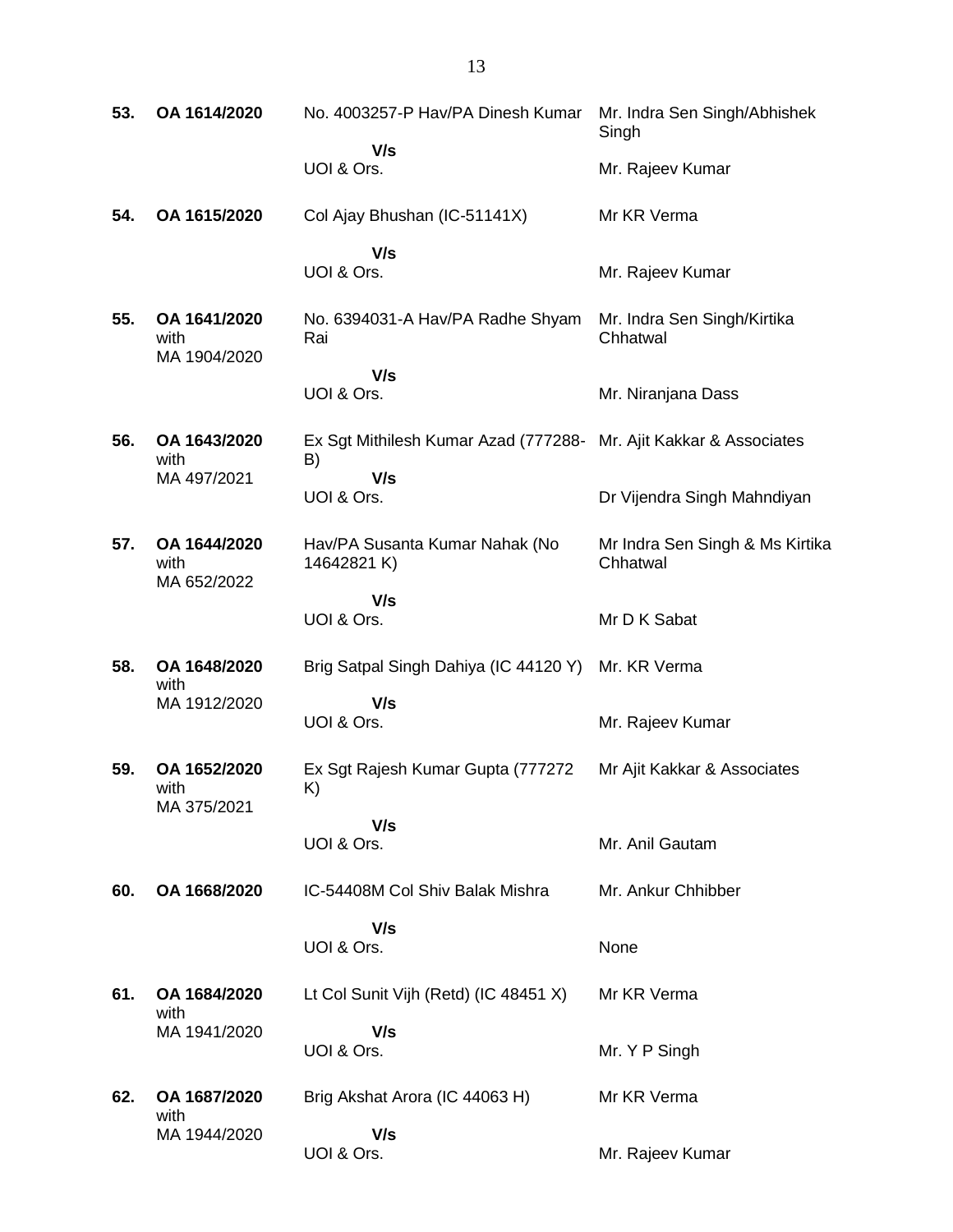**63. OA 1698/2020** with MA 1947/2020 Col GP Singh (Retd) IC-48429M)  **V/s** UOI & Ors. Mr K R Verma Mr. S D Windlesh **64. OA 1700/2020** with MA 1951/2020 Col Ajay Bohtan (IC-47687A)  **V/s** UOI & Ors. Mr K R Verma Mr. V Pattabhi Ram **65. OA 1734/2020** with MA 1980/2020 & 469/2021 IC-49528F Col Yashpal Singh Negi (Retd.)  **V/s** UOI & Ors. Mr. Virender Singh Kadian Dr Vijendra Singh Mahndiyan **66. OA 1754/2020** with MA 2001/2020 Brig Sanjay Khanna (Retired) (IC-44403A)  **V/s** UOI & Ors. Mr KR Verma Dr Vijendra Singh Mahndiyan **67. OA 1762/2020** Brig Ajay Gangwar (IC-47626H)  **V/s** UOI & Ors. Mr S S Pandey & Associates Mr Rajeev Kumar **68. OA 1765/2020** with MA 2027/2020 Col Sudeepkumar D Mehta (Retd) ( IC-Mr KR Verma 44142X)  **V/s** UOI & Ors. Mr J S Rawat **69. OA 1772/2020** with MA 679/2021 Gp Capt K S Shekhawat (23024 R)  **V/s** UOI & Ors. Mr Ajit Kakkar & Associates Dr. Vijendra Singh Mahndiyan **70. OA 1779/2020** with MA 3087/2021 Gp Capt I H Zaidi (23006 L)  **V/s** UOI & Ors. Mr Ajit Kakkar & Associates Dr. Vijendra Singh Mahndiyan **71. OA 1781/2020** with MA 1286/2021 Col Jitendra Kumar Chaurasia (Retd) (IC-43793F )  **V/s** UOI & Ors. Mr S S Pandey & Associates Mr. Prabodh Kumar **72. OA 1782/2020** with MA 2045/2020 Lt Col Sushant Kulshreshtha (Retd) (IC-44385H)  **V/s** Mr KR Verma

Mr. J S Yadav

UOI & Ors.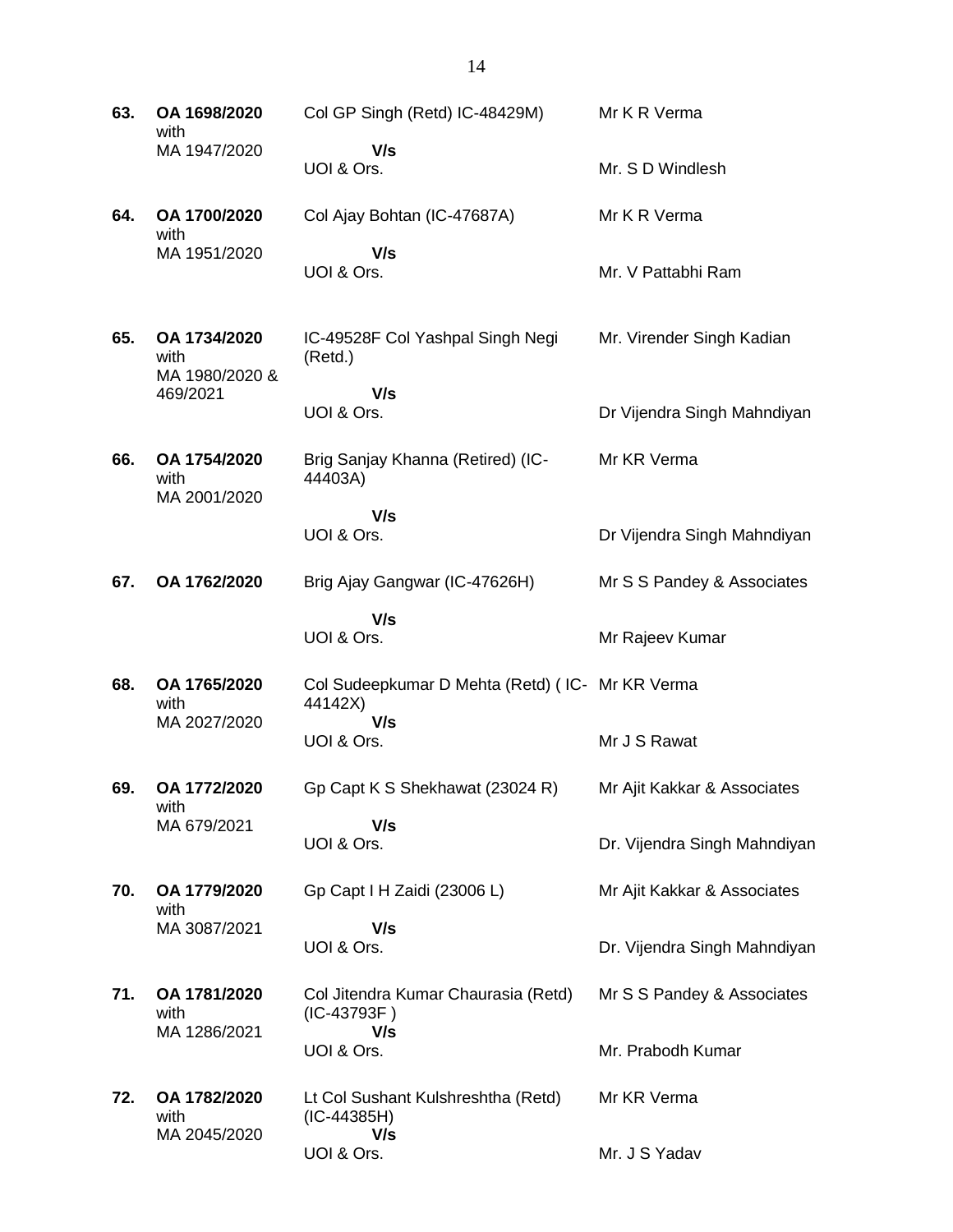| 73. | OA 1785/2020<br>with<br>MA 2064/2020 &<br>214/2022 | Col Sanjeev S Kapoor (Retd) (IC-<br>48485L)                | Mr K R Verma                                  |
|-----|----------------------------------------------------|------------------------------------------------------------|-----------------------------------------------|
|     |                                                    | V/s<br>UOI & Ors.                                          | Ms. Jyotsna Kaushik                           |
| 74. | OA 1835/2020<br>with                               | IC-47457M Col Vishal Rai (Retd)                            | Mr Rajesh Nandal                              |
|     | MA 2111/2020                                       | V/s<br>UOI & Ors.                                          | Mr J S Rawat                                  |
| 75. | OA 1855/2020<br>with                               | Col Binod Kumar Retd (IC-44597N) &<br>Ors.                 | Mr K R Verma                                  |
|     | MA 2152/2020                                       | V/s<br>UOI & Ors.                                          | Mr Arvind Patel                               |
| 76. | OA 1863/2020                                       | No.15669476F HAV/ PA Biswajit Das                          | Mr Indra Sen Singh & Ms Kirtika<br>Chhatwal   |
|     |                                                    | V/s<br>UOI & Ors.                                          | Mr Arvind Patel                               |
| 77. | OA 1864/2020                                       | Hav/Clk (SD) Aruna Malik (No<br>14848077X)                 | Mr Indra Sen Singh & Ms Kirtika<br>Chhatwal   |
|     |                                                    | V/s<br>UOI & Ors.                                          | Mr V Pattabhi Ram                             |
| 78. | OA 1866/2020<br>with                               | No 6394041K Hav/PA Ravi Kumar                              | Mr Indra Sen Singh and Ms<br>Kirtika Chhatwal |
|     | MA 2163/2020 &<br>579/2021                         | V/s<br>UOI & Ors.                                          | Ms Barkha Babbar                              |
| 79. | OA 1879/2020<br>with                               | Col VP Singh (Retd) (IC 43965 L)                           | Mr KR Verma                                   |
|     | MA 2174/2020                                       | V/s<br>UOI & Ors.                                          | Dr Vijendra Singh Mahndiyan                   |
| 80. | OA 1882/2020<br>with                               | Col Mukesh Kumar Sharma (Retd) (IC- Mr KR Verma<br>42177P) |                                               |
|     | MA 2176/2020                                       | V/s<br>UOI & Ors.                                          | Ms Jyotsna Kaushik                            |
| 81. | OA 1887/2020<br>with                               | No. 4478818N HAV/PA Barun Paul                             | Mr Indra Sen Singh & Ms Kirtika<br>Chhatwal   |
|     | MA 1903/2021                                       | V/s<br>UOI & Ors.                                          | Mr K K Tyagi                                  |
| 82. | OA 1891/2020                                       | Ex POEL Satyabir (210360 T)                                | Mr Virender Singh Kadian                      |
|     |                                                    | V/s<br>UOI & Ors.                                          | Gp Capt Karan Singh Bhati, Sr.<br>CGSC        |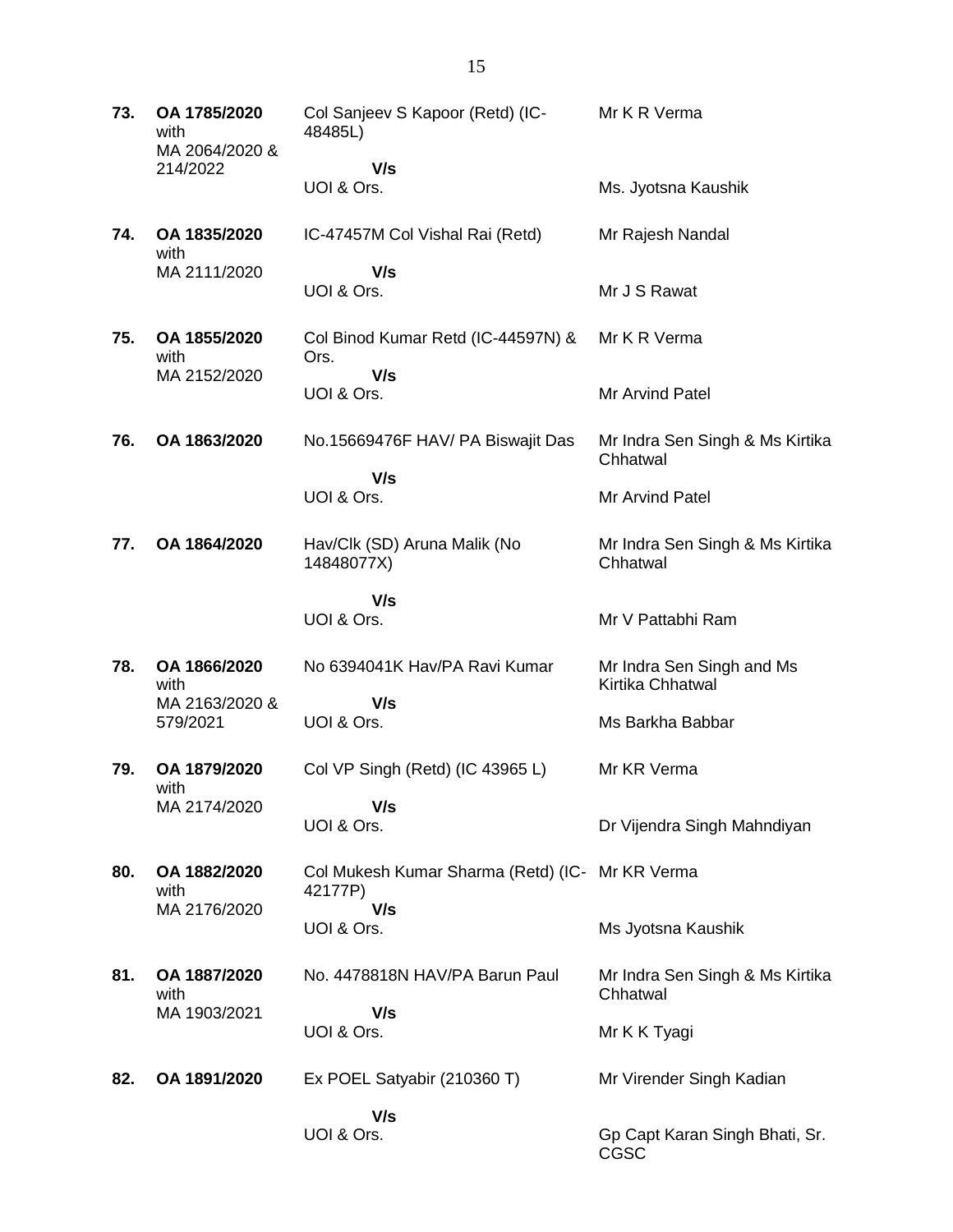| 83. | OA 1901/2020                         | (IC-47544A) Col G Sudheer Kumar<br>(Retd) & Ors.         | Mr KR Verma                                 |
|-----|--------------------------------------|----------------------------------------------------------|---------------------------------------------|
|     |                                      | V/s<br>UOI & Ors.                                        | Ms Barkha Babbar                            |
| 84. | OA 1903/2020                         | Hav/Clk (SD) Ashok Kumar (No<br>14848165 N)              | Mr Indra Sen Singh & Ms Kirtika<br>Chhatwal |
|     |                                      | V/s<br>UOI & Ors.                                        | Mr Harish V Shankar                         |
| 85. | OA 1904/2020<br>with<br>MA 1379/2021 | JC-805449N Sub (AEC) Saurabh<br>Kumar Jaiswal<br>V/s     | Ms. Indra Sen Singh / Kirtika<br>Chhatwal   |
|     |                                      | UOI & Ors.                                               | Ms Jyotsna Kaushik                          |
| 86. | OA 1937/2020                         | IC-54423F Lt Col Anupam<br>Bhattacharjee<br>V/s          | Mr. Ankur Chhibber                          |
|     |                                      | UOI & Ors.                                               | Gp Capt Karan Singh Bhati, Sr.<br>CGSC      |
| 87. | OA 1939/2020<br>with<br>MA 581/2021  | Lt Col Jetender Deep Singh (Retd) (IC<br>54379 H)<br>V/s | Mr Ankur Chhibber                           |
|     |                                      | UOI & Ors.                                               | Dr. Vijendra Singh Mahndiyan                |
| 88. | OA 1943/2020                         | IC-54445A Lt Col Jadhav Raghunath<br>Ramachandra (Retd.) | Mr. Ankur Chhibber                          |
|     |                                      | V/s                                                      |                                             |
|     |                                      | UOI & Ors.                                               | Mr. Neeraj, Sr. CGSC                        |
| 89. | OA 1405/2021<br>with<br>MA 1219/2021 | JC 835103 Y Nb/Sub Bhagwan Das<br>Sharma & Ors.<br>V/s   | Mr IS Yadav                                 |
|     |                                      | UOI & Ors.                                               | Mr. Rajeev Kumar                            |
| 90. | OA 1409/2021<br>with                 | Ex Nk (TS) Vishal Khattri (5850378Y)                     | Mr Praveen Kumar                            |
|     | MA 1221/2021 &<br>468/2022           | V/s<br>UOI & Ors.                                        | Mr. Rajesh Kumar Dass                       |
| 91. | OA 1931/2021                         | Lt Col B P Pathak (TA-42430 Y)                           | Mr Jasman Singh Sethi                       |
|     |                                      | V/s<br>UOI & Ors.                                        | Mr. Neeraj, Sr CGSC                         |
| 92. | OA 1981/2021                         | Ex AC (U/T) Amit Kumar (No 8990893<br>L)                 | Mr Shiv Nand Mishra                         |
|     |                                      | V/s<br>UOI & Ors.                                        | Mr. J S Rawat                               |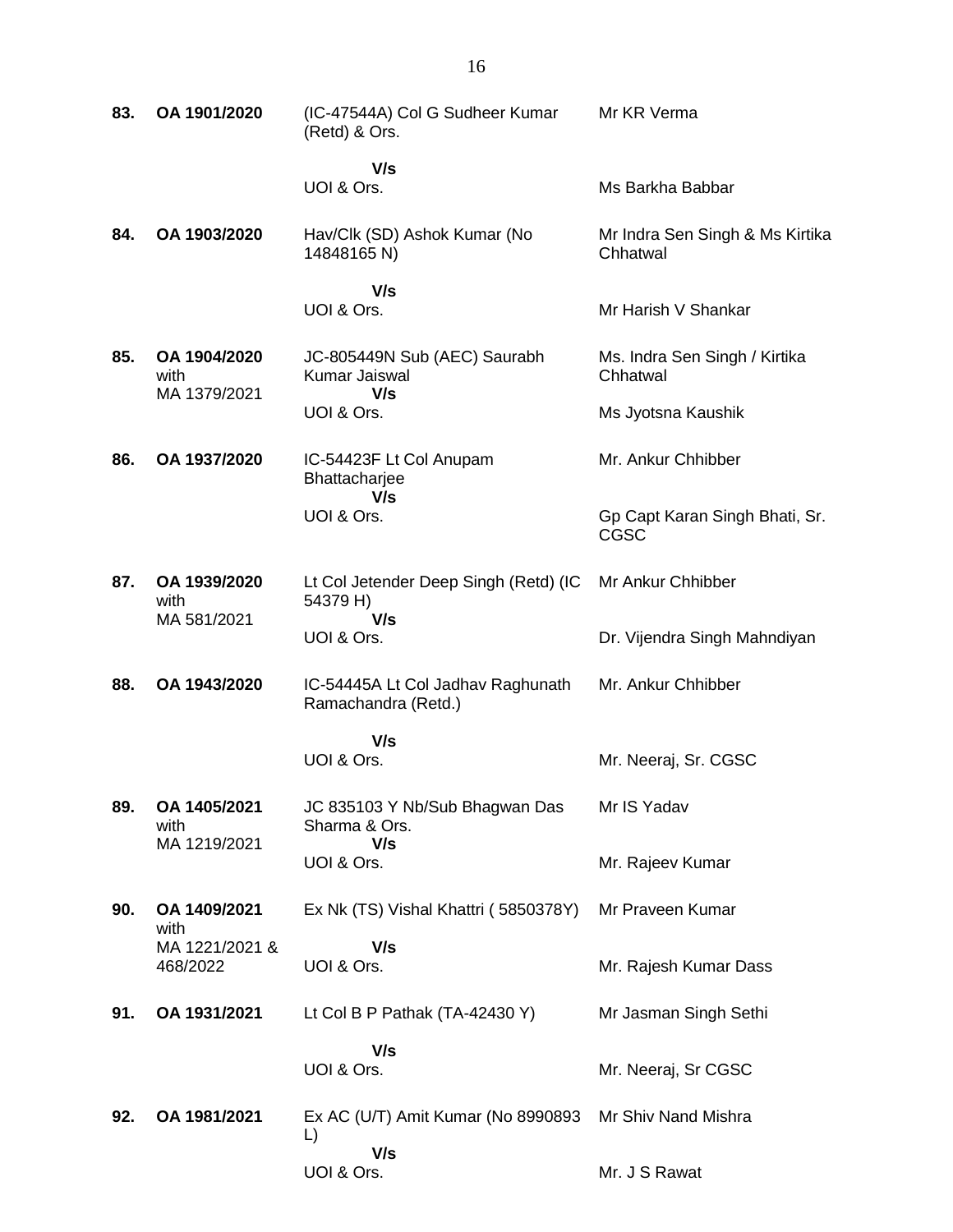**93. OA 2021/2021** with MA 1251/2022 Hav Shri Ram Pandey (10505239-M)  **V/s** UOI & Ors. Ms Archana Ramesh Mr. D K Sabat **94. OA 2165/2021** with MA 2277/2021 Ex MWO Shailendra Kumar (No 675325-K)  **V/s** UOI & Ors. Mr Bharat Singh & Associates Mr. Avdhesh Kumar Singh **95. OA 508/2022** (764982 L) Sgt Jag Mohan Budhaulia (Retd)  **V/s** UOI & Ors. Mr Durgesh Kumar Sharma Mr. Avdhesh Kumar Singh **96. OA 512/2022** Ex JWO Ajeet Kumar (628904-H))  **V/s** UOI & Ors. Mr Bijendra Kumar Pathak Ms. Barkha Babbar **97. OA 514/2022** (796822 A) Sgt Prabu C (Retd)  **V/s** UOI & Ors. Mr Durgesh Kumar Sharma Ms. Jyotsna Kaushik **98. OA 524/2022** with MA 1424/2022 Lt Naryana Reddy Chilakala (SL 05463 Mr SS Pandey Y)  **V/s** UOI & Ors. Mr. Sudhir Kumar **99. OA 526/2022** Col Ganesh Chandra Upadhyay (IC 53803N)  **V/s** UOI & Ors. Mr S S Pandey & Associates Ms. Ritesh Agarwal **100. OA 528/2022** Maj Cindy Deori (SS 45520x)  **V/s** UOI & Ors. Mr S S Pandey & Associates Mr. Neeraj Sr CGSC **101. OA 529/2022** Ex WO Nagendra Singh (No 628525 B) Mr Bijendra Kumar Pathak  **V/s** UOI & Ors. Mr. Prabodh Kumar **102. OA 530/2022** Maj Vaishali (SS 45435P)  **V/s** UOI & Ors. Mr S S Pandey & Associates Mr. Neeraj, Sr CGSC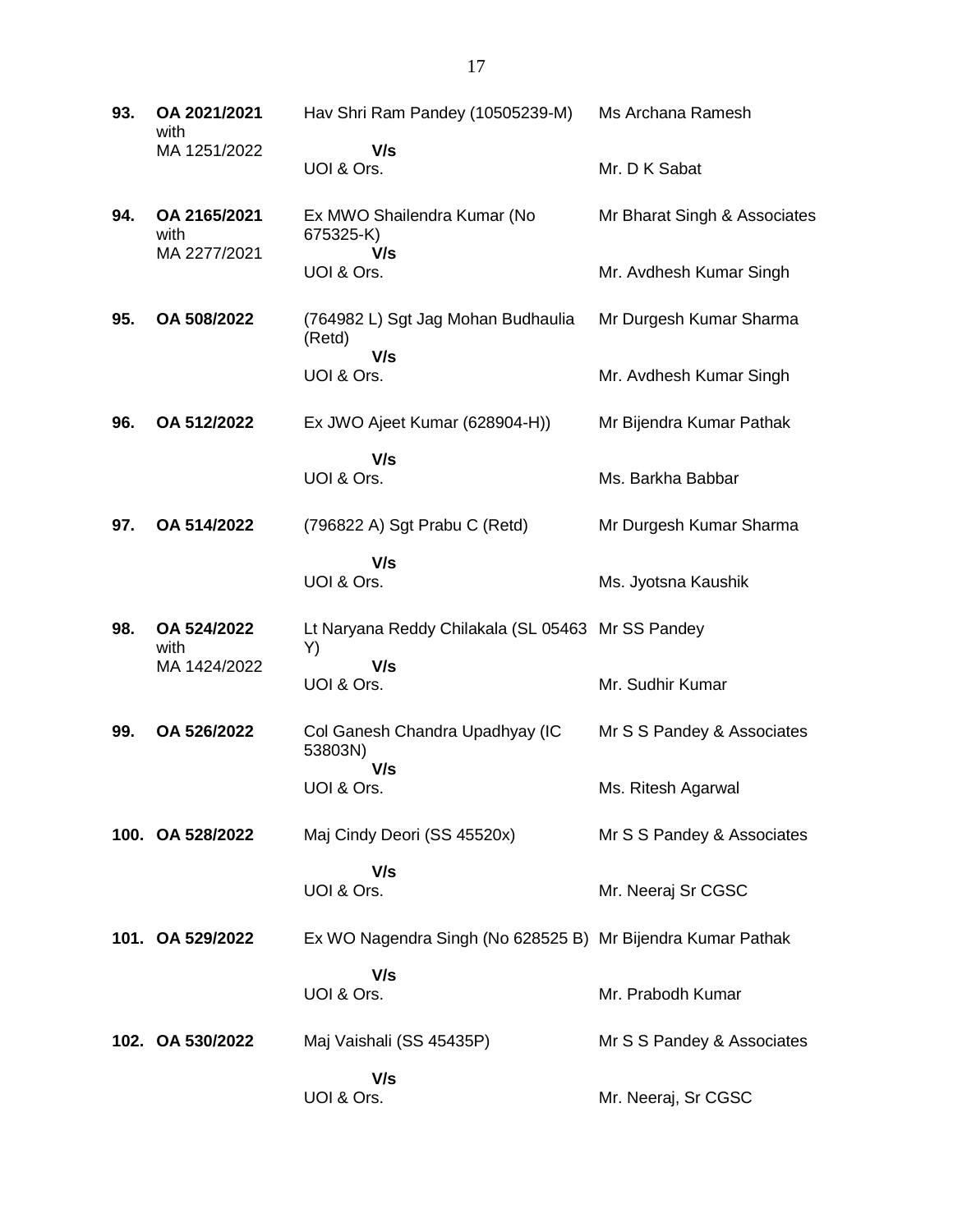| 103. OA 531/2022                          | Sub /M Tech (B Veh) Ram Singh<br>(Retd) (JC 763371K)                 | Mr SS Pandey & Associates                    |
|-------------------------------------------|----------------------------------------------------------------------|----------------------------------------------|
|                                           | V/s<br>UOI & Ors.                                                    | Mr. Ayush Saxena                             |
| <b>Pleadings Complete</b>                 |                                                                      |                                              |
| 104. OA 713/2017                          | Col Surender Chauhan                                                 | Mr.S S Pandey                                |
|                                           | V/s<br>UOI & Ors.                                                    | Mr VS Tomar for R 1-3, None for<br>R 4-6     |
| 105. OA 2043/2018                         | No. 15418631-L Sep/AA Krishan<br>Kumar Thru his wife Mrs. Mamta Devi | Mr. B P Vaishnav & Associates                |
|                                           | V/s                                                                  |                                              |
|                                           | UOI & Ors.                                                           | Dr Vijendra Singh Mahndiyan                  |
| 106. OA 471/2019                          | Wg Cdr AK Aggarwal (Retd) (No<br>15816)                              | In Person                                    |
|                                           | V/s                                                                  |                                              |
|                                           | UOI & Ors.                                                           | Dr. Vijendra Singh Mahndiyan                 |
| 107. OA 479/2019                          | Ex Seaman 1 Manoj Baghel (No<br>213951 B)                            | Ms Archana Ramesh                            |
|                                           | V/s                                                                  |                                              |
|                                           | UOI & Ors.                                                           | Mr. Harish V Shankar                         |
| 108. OA 611/2019                          | Col Bharat Singh (IC 48990 N)                                        | Mr Indra Sen Singh and<br>Abhishek Singh     |
|                                           | V/s<br>UOI & Ors.                                                    | Dr Vijendra Singh Mahndiyan                  |
| 109. OA 1214/2019                         | Hav/PA Anil Kumar (No 9423065 F)                                     | Mr Indra Sen Singh and<br>Abhishek Singh     |
|                                           | V/s<br>UOI & Ors.                                                    | Mr Satya Ranjan Swain                        |
|                                           |                                                                      |                                              |
| 110. OA 2050/2019<br>with<br>MA 1334/2020 | No 14593124X Sep /DSC Ram<br><b>Prahalad Prasad</b><br>V/s           | Mr US Maurya                                 |
|                                           | UOI & Ors.                                                           | Gp Capt Karan Singh Bhati, Sr<br><b>CGSC</b> |
| 111. OA 2056/2019                         | No. 13899990-X Sep Jitendra Pratap<br>Singh                          | Mr. Virender Singh Kadian                    |
|                                           | V/s                                                                  |                                              |
|                                           | UOI & Ors.                                                           | Mr. Shyam Narayan                            |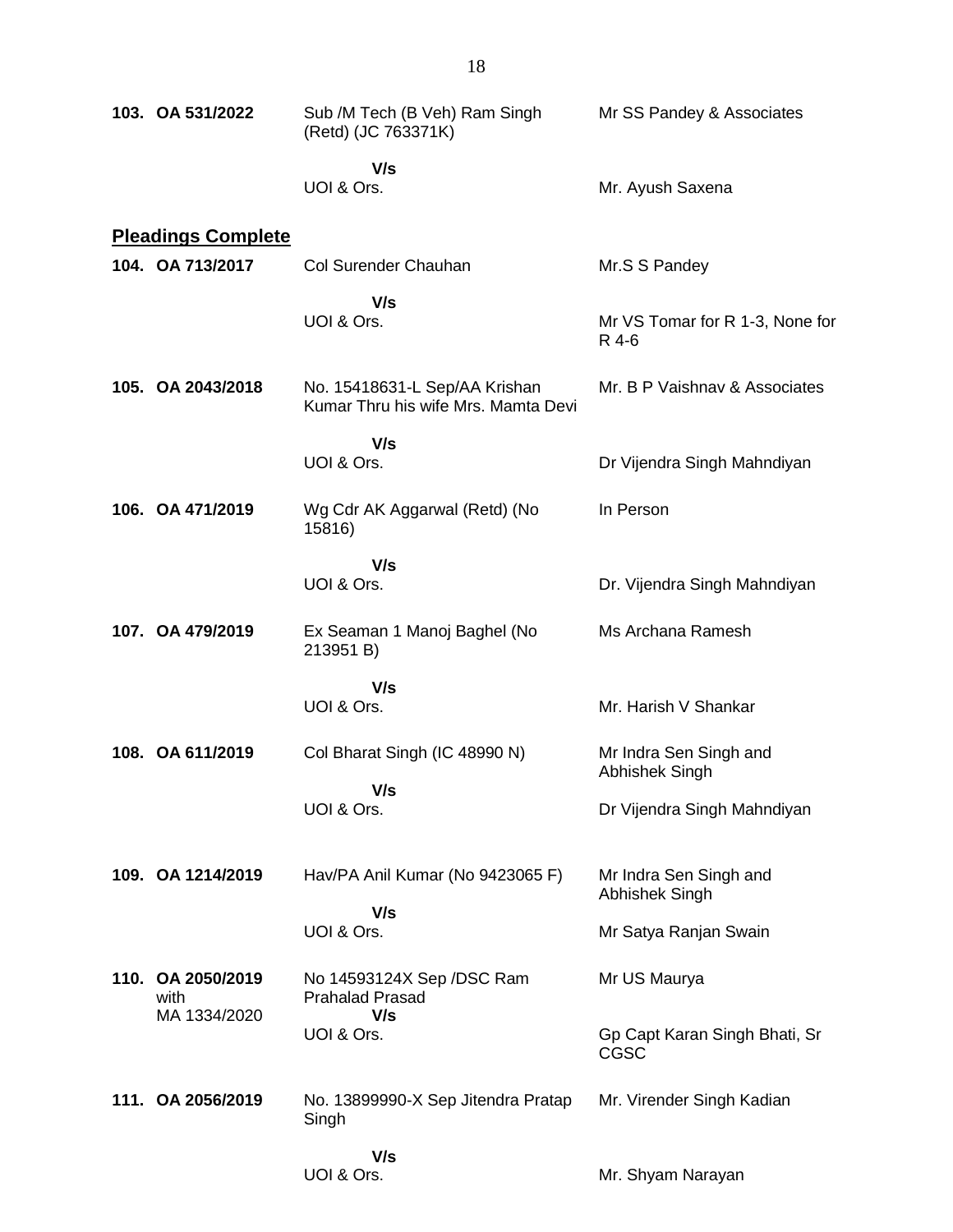|      | 112. OA 2074/2019                        | No. 4560232-K Sep Mukesh Kumar                         | Ms. Rashmi Sharma                      |
|------|------------------------------------------|--------------------------------------------------------|----------------------------------------|
|      |                                          | V/s<br>UOI & Ors.                                      | Mr. Arvind Patel                       |
|      | 113. OA 2384/2019                        | No 13616559Y Sep DSC Nirottam<br>Singh                 | Mr US Maurya                           |
|      |                                          | V/s<br>UOI & Ors.                                      | Mr Satya Ranjan Swain                  |
|      | 114. OA 101/2020                         | Sep/DSC Abhilash Kumar (No<br>15369263 P)              | Mr US Maurya                           |
|      |                                          | V/s<br>UOI & Ors.                                      | Mr. J S Rawat                          |
|      | 115. OA 103/2020                         | No. 1080355-M L/Nk/DSC Ravindra<br><b>Kumar Pandey</b> | Mr. U S Maurya                         |
|      |                                          | V/s<br>UOI & Ors.                                      | Mr. Satya Ranjan Swain                 |
|      | 116. OA 155/2020                         | No. 15355938-Y Ex Nk/DSC Jami<br>Demudu                | Mr. U S Maurya                         |
|      |                                          | V/s<br>UOI & Ors.                                      | Ms. Barkha Babbar                      |
|      | 117. OA 156/2020                         | No. 9419934-N Ex Sep/DSC Purna<br><b>Bahadur Limbu</b> | Mr. U S Maurya                         |
|      |                                          | V/s<br>UOI & Ors.                                      | Mr Anil Gautam                         |
|      | 118. OA 279/2020                         | Nb Sub/AEC Narendra Kumar (Retd)<br>(JC 805630 L)      | Mr Indra Sen Singh & Abhishek<br>Singh |
|      |                                          | V/s<br>UOI & Ors.                                      | Mr. V S Tomar                          |
|      | 119. OA 642/2020<br>with<br>MA 2301/2020 | JC 377455P Sub (JE Sys) Birendra<br>Sharma             | Mr. JP Sharma & Assoicates             |
|      |                                          | V/s<br>UOI & Ors.                                      | Ms Jyotsna Kaushik                     |
| 120. | OA 1455/2020<br>with<br>MA 1707/2020     | HAV/PA Dharmender Singh Negi<br>(14638811H)            | Mr Indra Sen Singh/Abhishek<br>Singh   |
|      |                                          | V/s<br>UOI & Ors.                                      | Mr Satya Ranjan Swain                  |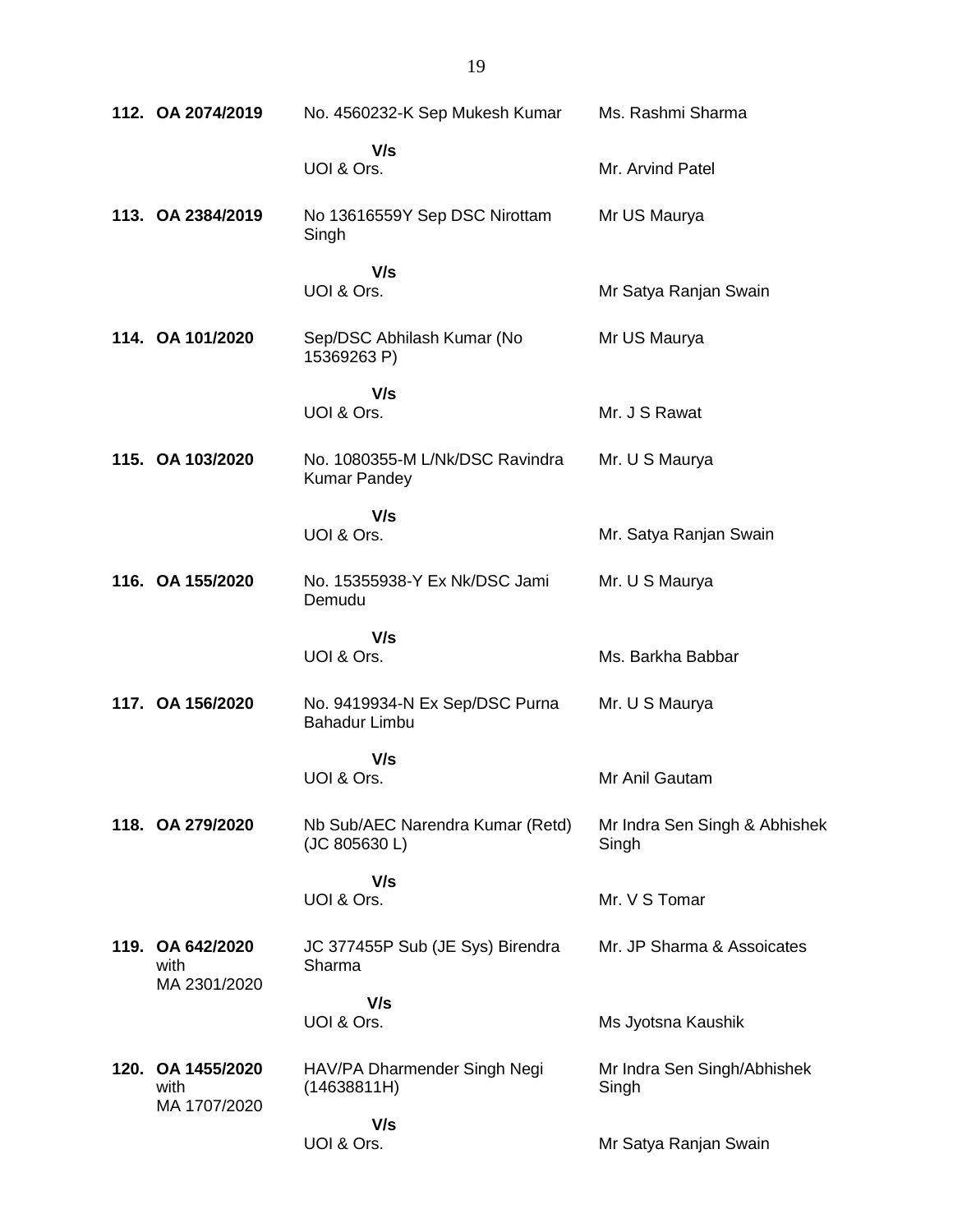| 121. OA 1667/2020 | IC-54505K Col Rajiv Mehta (Retd.)                  | Mr. Ankur Chhibber  |
|-------------------|----------------------------------------------------|---------------------|
|                   | V/s<br>UOI & Ors.                                  | <b>None</b>         |
| 122. OA 890/2021  | Rohit Sharma (COM (TEL)) (Service<br>Nos 258976-H) | Mr J S Mann         |
|                   | V/s<br>UOI & Ors.                                  | Mr Harish V Shankar |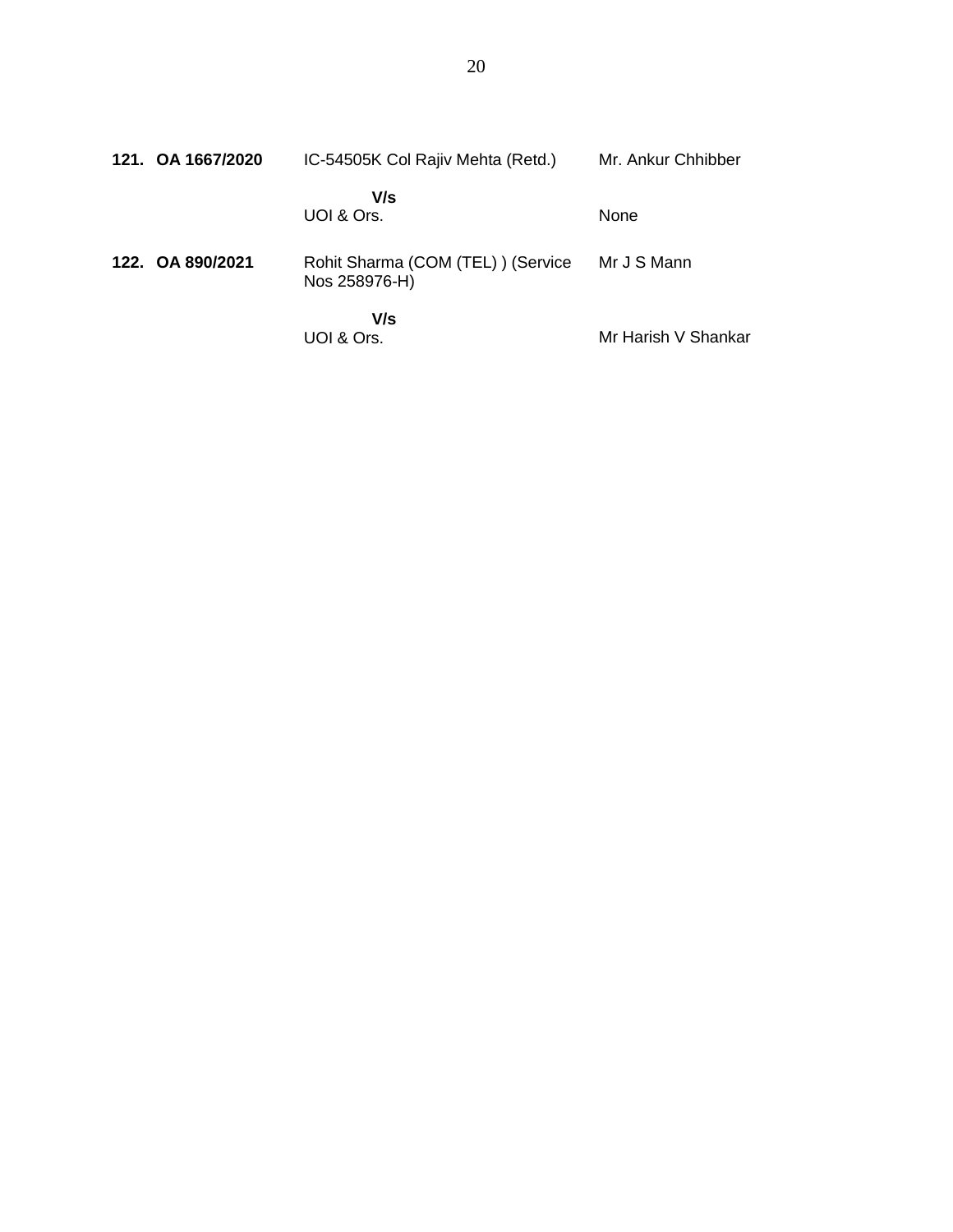## **ARMED FORCES TRIBUNAL, PRINCIPAL BENCH, NEW DELHI LIST OF BUSINESS**

**Date: 25-05-2022**

**Timing: 10:30 AM to 01.00 PM & 02.00 PM to 04.30 PM**

## **COURT No. 2 (Ground Floor)**

## **NOTIFICATION**

**It is hereby notified for information of all concerned that the following matters stand adjourned to 22-08-2022.**

|    | S. No. Case No.                      | <b>Parties Name</b>                                           | <b>Advocate for Petitioner /</b><br><b>Respondents</b>                                 |
|----|--------------------------------------|---------------------------------------------------------------|----------------------------------------------------------------------------------------|
|    | <b>Pleadings Not Complete</b>        |                                                               |                                                                                        |
| 1. | OA 1632/2018                         | No. 7240135P Ex Swr Shivaji Anant<br>Honmane<br>V/s           | Mr. Manoj Kr Gupta                                                                     |
|    |                                      | UOI & Ors.                                                    | None $R-1$ to $R-2$ & $R-4$ Ms<br>Archana Roy for R-3                                  |
| 2. | OA 1933/2018<br>with                 | IC-25413P Lt Col D H Verma (Retd.)                            | Ms. Archana Ramesh                                                                     |
|    | MA 2137/2018 &<br>2335/2020          | V/s<br>UOI & Ors.                                             | Mr. J S Rawat                                                                          |
| 3. | OA 143/2019<br>with                  | Ex LAC Arshad Azad (No 779446T)                               | Mr. Ajit Kakkar                                                                        |
|    | MA 297/2021 &<br>556/2019            | V/s<br>UOI & Ors.                                             | Mr. Prabodh Kumar                                                                      |
| 4. | OA 818/2019<br>with                  | Ex Hav Nihal Singh Ghangal (No<br>13953588 K)                 | Mr Amit Kumar                                                                          |
|    | MA 1451/2019                         | V/s<br>UOI & Ors.                                             | Mr. Arvind Patel for R 1-4, Ms<br>Anjali Vohra for R-5 and Mr. S P<br>Sherawat for R-6 |
| 5. | OA 842/2019<br>with                  | Ex Sgt Pravat Ravi (No 742152 G)                              | Mr Durgesh Kumar Sharma                                                                |
|    | MA 1483/2019                         | V/s<br>UOI & Ors.                                             | Mr K K Tyagi                                                                           |
| 6. | OA 1032/2019<br>with<br>MA 1708/2019 | No. 15625 Gp Capt Jayasimharao<br>Vamana Simha (Retd.)<br>V/s | Mr. Baljeet Singh                                                                      |
|    |                                      | UOI & Ors.                                                    | Mr Neeraj, Sr CGSC                                                                     |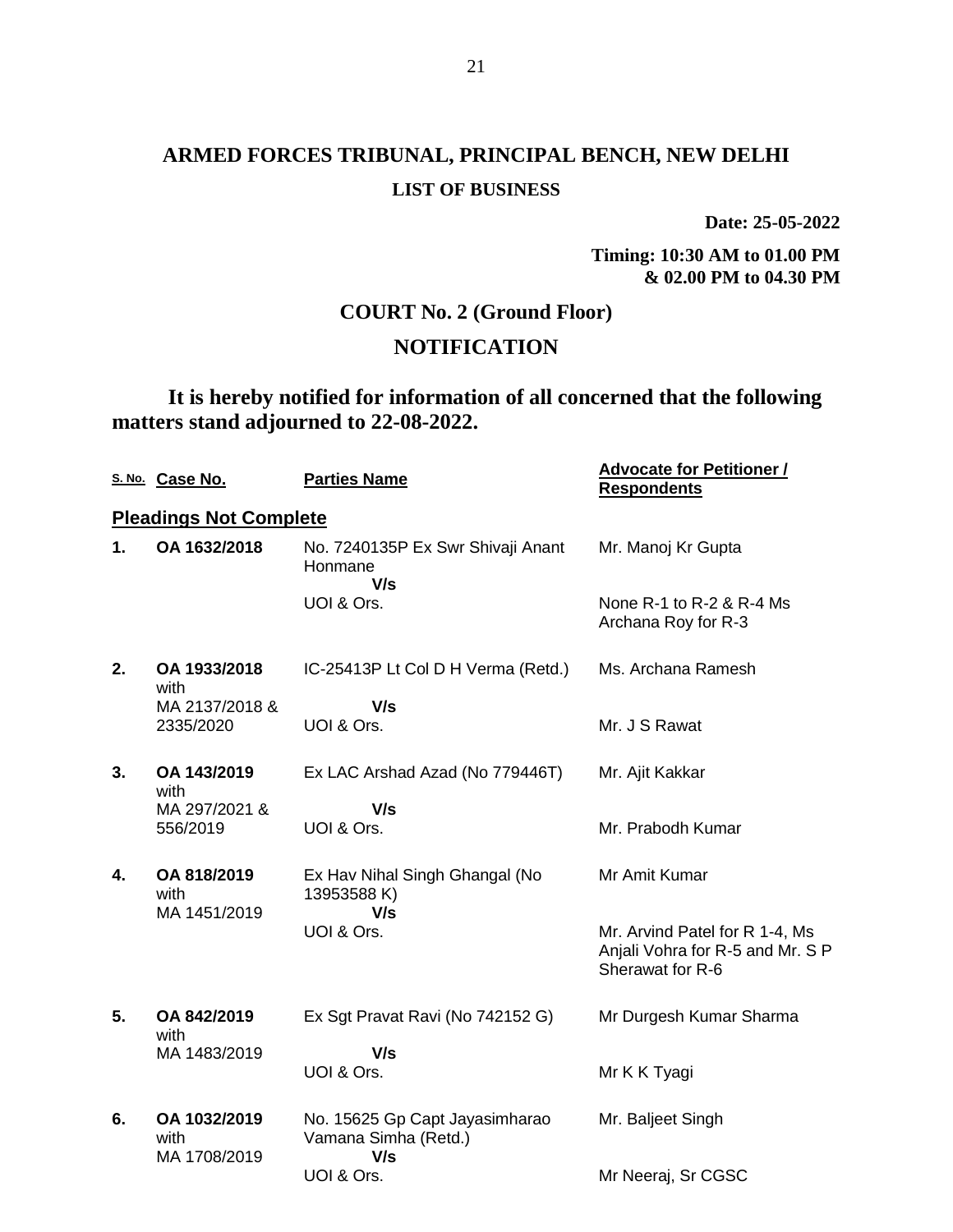| 7.  | OA 1033/2019<br>with<br>MA 1709/2019   | No. 616943-T Ex MWO Gurvinder<br>Singh Jittal<br>V/s       | Mr. U S Maurya                             |
|-----|----------------------------------------|------------------------------------------------------------|--------------------------------------------|
|     |                                        | UOI & Ors.                                                 | Mr. S D Windlesh                           |
| 8.  | OA 1055/2019<br>with<br>MA 1731/2019   | Lt Col Anil Kumar Joshi (Retd) (IC<br>36311 Y)<br>V/s      | Mr Aditya Singh Puar                       |
|     |                                        | UOI & Ors.                                                 | Ms. Suman Chauhan                          |
| 9.  | OA 1567/2019<br>with<br>MA 2534/2019 & | IC-34480F Col Arun Kumar Sharma<br>(Retd.)                 | Mr. S M Dalal & Ajay Yadav                 |
|     | 677/2020                               | V/s                                                        |                                            |
|     |                                        | UOI & Ors.                                                 | Mr Prabodh Kumar                           |
| 10. | OA 1711/2019                           | No 16014595W Ex Rifleman Vinaya<br>Rana (Retd)<br>V/s      | Mr. Ashish Chauhan & Mr<br>Kushagra Bansal |
|     |                                        | UOI & Ors.                                                 | Mr DK Sabat                                |
| 11. | OA 1805/2019<br>with                   | Ex JWO Anil Prasad (733454-T)                              | Mr. Ved Prakash                            |
|     | MA 1831/2021                           | V/s                                                        |                                            |
|     |                                        | UOI & Ors.                                                 | Mr. Prabodh Kumar                          |
| 12. | OA 1950/2019<br>with<br>MA 2820/2019 & | Smt Neha W/O Late L/Nk Sunil Kumar<br>(NO 7778392Y)<br>V/s | Mr. Pushpendra Kumar Dhaka                 |
|     | 691/2022                               | UOI & Ors.                                                 | Mr Rajesh Kumar Das                        |
| 13. | OA 2128/2019<br>with<br>MA 1850/2020   | Gp Capt Santosh Kumar Tripathi<br>(Retd) (No 22729)<br>V/s | Mr Baljeet Singh & Ms Deepika<br>Sheoran   |
|     |                                        | UOI & Ors.                                                 | Mr. J S Yadav                              |
| 14. | OA 2332/2019                           | Ex JWO Pancha Nand Gupta (No<br>680110)<br>V/s             | Mr Baljeet Singh & Ms. Dipika<br>Sheoran   |
|     |                                        | UOI & Ors.                                                 | Mr Ashok Chaitanya                         |
| 15. | OA 2335/2019<br>with                   | Ex Sgt Ranjeet Kumar Akela (710435)                        | Mr. Virender Singh Kadian                  |
|     | MA 3229/2019                           | V/s<br>UOI & Ors.                                          | Mr YP Singh                                |
| 16. | OA 2337/2019<br>with<br>MA 18/2021     | No. 18340 Gp Capt Devi Pal Singh<br>Rawat (Retd.)<br>V/s   | Mr. Baljeet Singh & Ms. Deepika<br>Sheoran |
|     |                                        | UOI & Ors.                                                 | Ms Jyotsna Kaushik                         |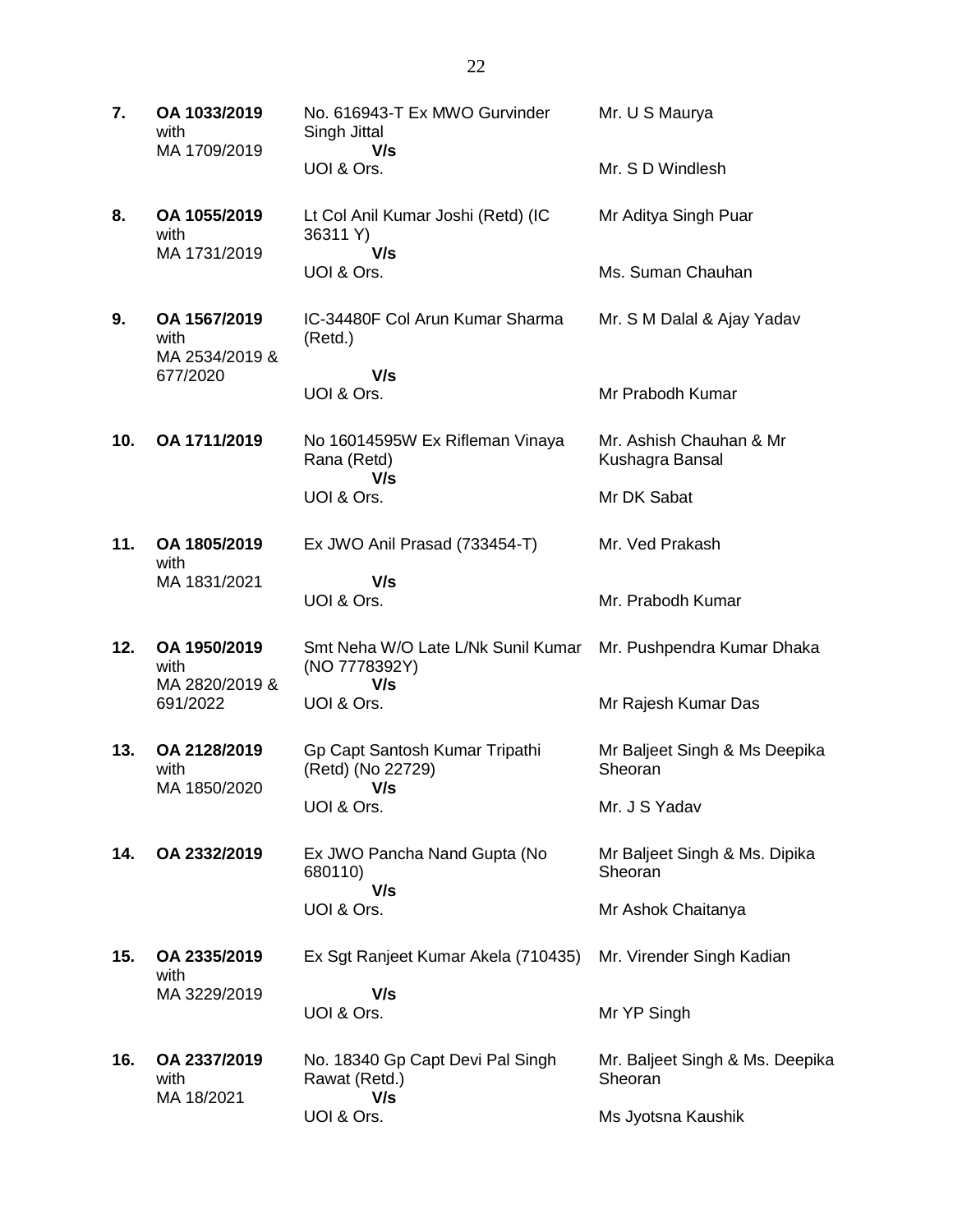| 17. | OA 2339/2019<br>with                 | Gp Capt Dilish Malik (Retd) (No 19371) Mr Baljeet Singh & Ms. Dipika        | Sheoran                                      |
|-----|--------------------------------------|-----------------------------------------------------------------------------|----------------------------------------------|
|     | MA 212/2021                          | V/s<br>UOI & Ors.                                                           | Mr JS Rawat                                  |
| 18. | OA 573/2020                          | No. 13883920P Ex Hav (Hony Nb Sub) Mr. Ashok Kumar<br>Dhanesh Kumar         |                                              |
|     |                                      | V/s<br>UOI & Ors.                                                           | Gp Capt Karan Singh Bhati, Sr<br><b>CGSC</b> |
| 19. | OA 574/2020                          | No. 14523757N Ex Hav (Hony Nb Sub) Mr. Ashok Kumar<br>Devendra Kumar Sharma |                                              |
|     |                                      | V/s                                                                         |                                              |
|     |                                      | UOI & Ors.                                                                  | Mr Ashok Chaitanya                           |
| 20. | OA 579/2020                          | Ex PO ME Bhagat Singh (No 210233<br>B)                                      | Mr Ved Prakash                               |
|     |                                      | V/s<br>UOI & Ors.                                                           | Mr Satya Ranjan Swain                        |
| 21. | OA 1423/2020<br>with                 | Ex PO COM (EW) Nabeen Kumar<br>Mondol (212264 W)                            | Mr Ved Prakash                               |
|     | MA 778/2022                          | V/s<br>UOI & Ors.                                                           | Mr Anil Gautam Sr, CGSC                      |
| 22. | OA 1424/2020<br>with<br>MA 1624/2021 | Ex Sgt Rakesh Dhar Upadhyay<br>(777384)                                     | Mr Baljeet Singh & Ms Deepika<br>Sheoran     |
|     |                                      | V/s                                                                         |                                              |
|     |                                      | UOI & Ors.                                                                  | Ms Barkha Babbar                             |
| 23. | OA 1436/2020                         | No. 15616276-K Ex GDSM Bobade<br>Vivek Madhao Rao<br>V/s                    | Mr. Indra Sen Singh/Abhishek<br>Singh        |
|     |                                      | UOI & Ors.                                                                  | Mr Avdhesh Kumar Singh                       |
| 24. | OA 1444/2020<br>with                 | Smt Sarita Widow of 16023790P Rect<br>Late Vijay Pal                        | Mr Virender Singh Kadian                     |
|     | MA 3102/2021                         | V/s<br>UOI & Ors.                                                           | Dr Vijendra Singh Mahndiyan                  |
| 25. | OA 1447/2020<br>with                 | Cdr Devindra Yadav (Retd) (41656 Y)                                         | Mr Shakti Chand Jaidwal                      |
|     | MA 173/2022                          | V/s                                                                         |                                              |
|     |                                      | UOI & Ors.                                                                  | Dr Vijendra Singh Mahndiyan                  |
| 26. | OA 1459/2020<br>with                 | Ex Sub Mahadeb Kumar Mondal (JC<br>549848 Y)                                | Mr Virender Singh Kadian                     |
|     | MA 1712/2020                         | V/s<br>UOI & Ors.                                                           | Mr Prabodh Kumar                             |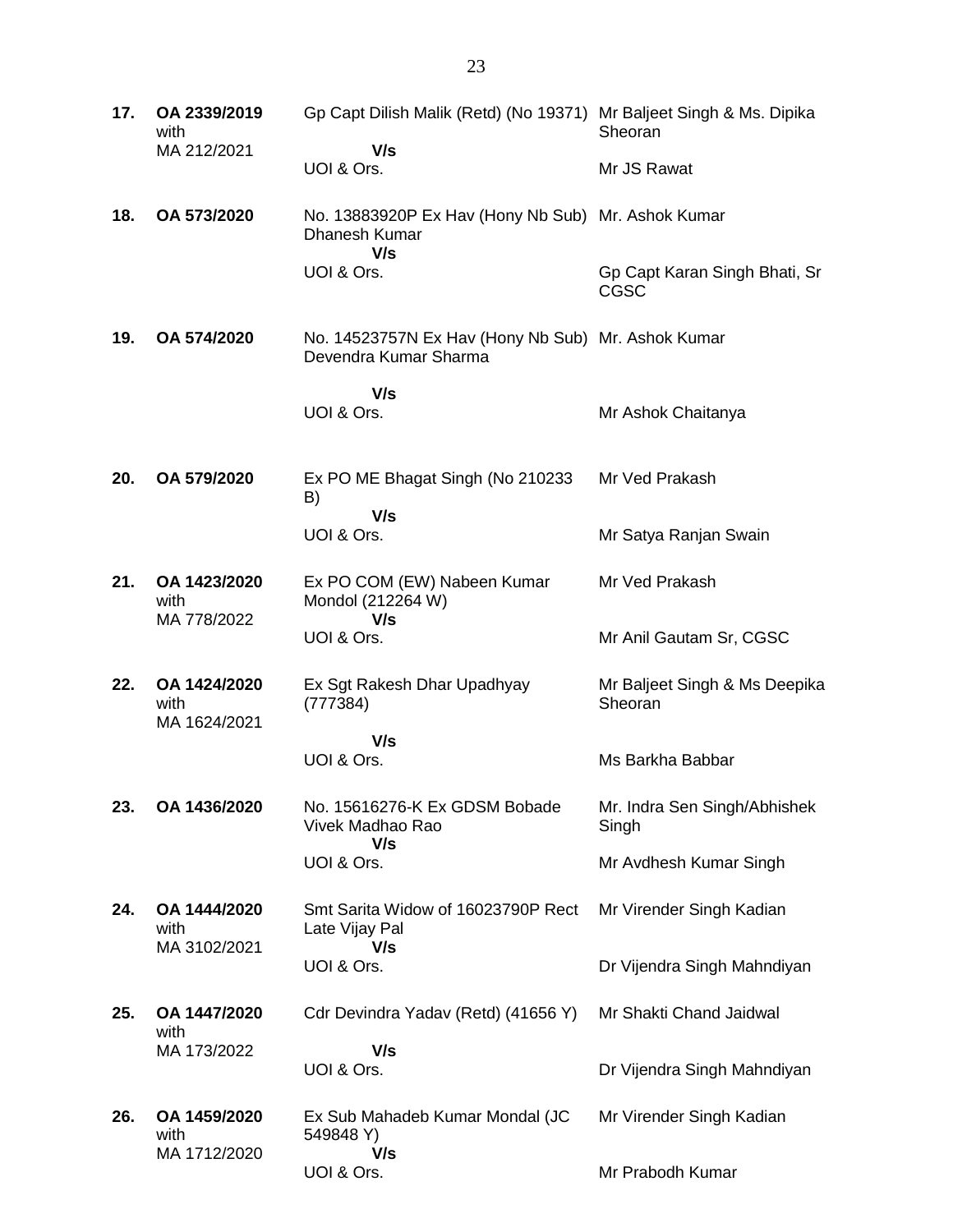**27. OA 1465/2020** with MA 1718/2020 & 2494/2021 HFO Rajendra Kumar Pandey (Retd) (No 635455 K)  **V/s** UOI & Ors. Mr AK Chaudhary Mr S D Windlesh **28. OA 1467/2020** with MA 1284/2021 & 1721/2020 Ex HAV Jitendra Kumar (15150829Y)  **V/s** UOI & Ors. Mr Virender Singh Kadian Mr. Prabodh Kumar **29. OA 1473/2020** with MA 1349/2021 Ex Hav (HONY NB SUB) Chandan Giri Mr Virender Singh Kadian (1462393-N)  **V/s** UOI & Ors. Ms. Barkha Babbar **30. OA 1983/2020** with MA 2201/2021 & 2288/2020 Ex HFO Yadav Surendra Prasad (No 654121 K)  **V/s** UOI & Ors. Mr Praveen Kumar Mr. J S Rawat **31. OA 1986/2020** with MA 2291/2020 Ex LEM (P) Manthena VS Raju (No 201992 Z)  **V/s** UOI & Ors. Mr US Maurya Gp Capt Karan Singh Bhati, Sr CGSC **32. OA 1989/2020** with MA 2293/2020 Nk Mukesh Kumar (Retd) (No 4279454 Ms Archana Ramesh P)  **V/s** UOI & Ors. Ms. Suman Chauhan **33. OA 564/2021** with MA 624/2021 (IC-32390 M) Brig Vinod Kumar Dutta (Retd)  **V/s** UOI & Ors. Mr Virender Singh Kadian Mr Rajeev Kumar **34. OA 840/2021** with MA 891/2021 Ex HAV (Hony Nb Sub) Ramveer Singh (3167925 A)  **V/s** UOI & Ors. Mr Ashok Kumar & Mr Pardeep Singh Nandal Mr. Harish V Shankar **35. OA 854/2021** with MA 1300/2022 & 902/2021 Ex Sep Paramvir Singh (6390555K)  **V/s** UOI & Ors. Mr Ajit Kakkar & Associates Mr Rajesh Kumar Das **36. OA 862/2021** with MA 906/2021 Hav Manoj Kumar (Retd) (No 14407830)  **V/s** UOI & Ors. Mr Manoj Kr Gupta Mr. Neeraj, Sr CGSC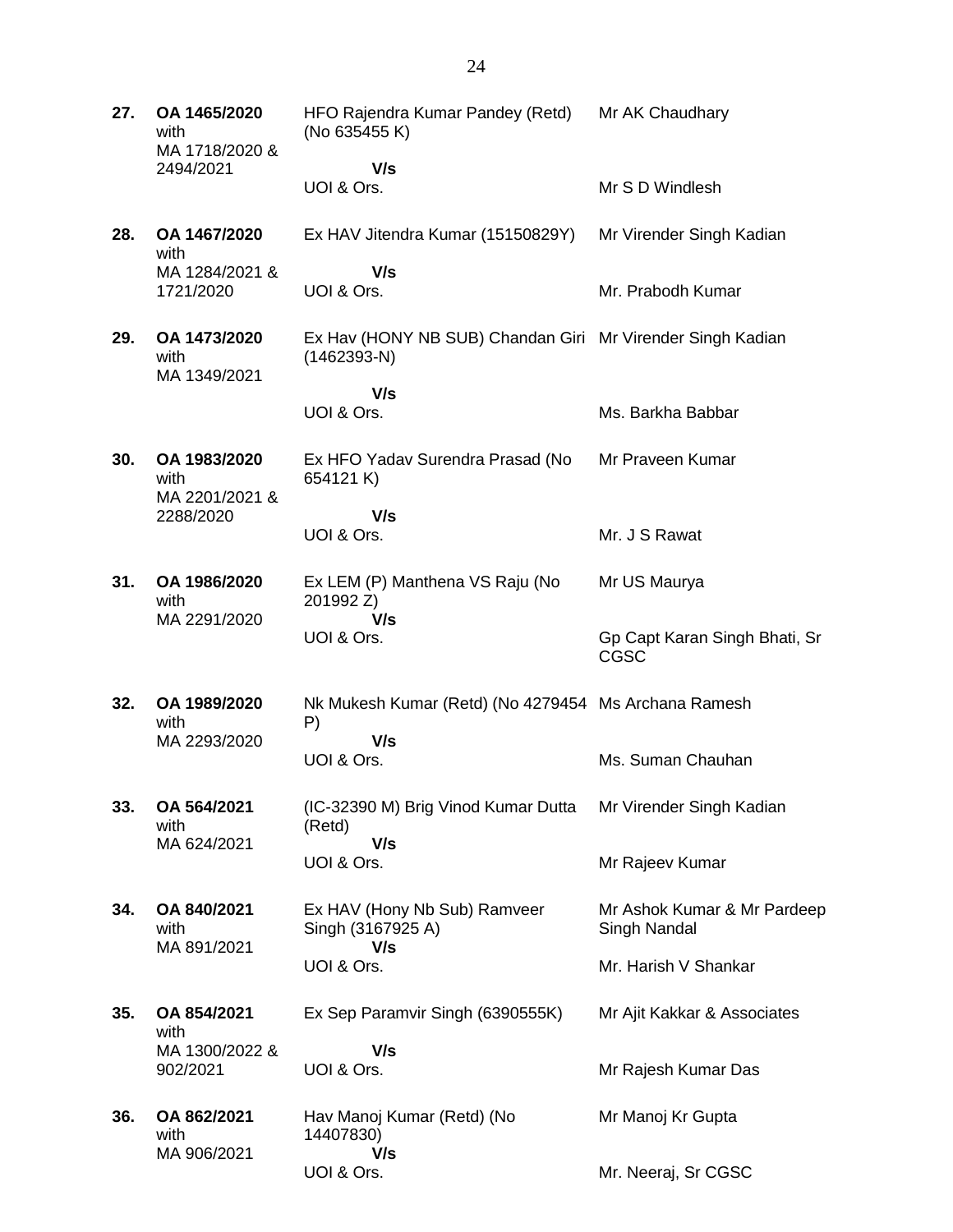| 37. | OA 863/2021<br>with<br>MA 907/2021     | Ex Hony Lt Nika Ram Verma (No<br>171429 N)                 | Mr Virender Singh Kadian                       |
|-----|----------------------------------------|------------------------------------------------------------|------------------------------------------------|
|     |                                        | V/s<br>UOI & Ors.                                          | Mr. Avdhesh Kumar Singh                        |
| 38. | OA 868/2021<br>with<br>MA 908/2021     | Ex Nk Ram Kishan (13917696 H)<br>V/s                       | Mr Virender Singh Kadian                       |
|     |                                        | UOI & Ors.                                                 | Dr. Vijendra Singh Mahndiyan                   |
| 39. | OA 901/2021<br>with<br>MA 940/2021     | Ex WO Ranjeet Mahato (No 624877 B)<br>V/s                  | Mr Omprakash Kr Srivastava<br>And Rajesh Kumar |
|     |                                        | UOI & Ors.                                                 | Mr. Rajeev Kumar                               |
| 40. | OA 1778/2021<br>with<br>MA 1403/2022 & | <b>JWO Anil Kumar Porwal (Retd)</b><br>$(640173-B)$<br>V/s | Mr Durgesh Kumar Sharma                        |
|     | 1727/2021                              | UOI & Ors.                                                 | Mr. K K Tyagi                                  |
| 41. | OA 1780/2021                           | Hav Amitesh Kumar (Retd) (6393049-<br>K)<br>V/s            | Mr Bikrama Sah & Ms Mamta<br>Pannikar          |
|     |                                        | UOI & Ors.                                                 | Mr. Satya Ranjan Swain                         |
| 42. | OA 1786/2021                           | IC-43833X Col Soumitro Kumar Kahali<br>(Retd)<br>V/s       | Mr Jasman Singh Sethi                          |
|     |                                        | UOI & Ors.                                                 | Mr. Satya Ranjan Swain                         |
| 43. | OA 1791/2021<br>with                   | Lt Cdr MV Krishna (Retd) (42417A)                          | Mr V S Kadian                                  |
|     | MA 1747/2021                           | V/s<br>UOI & Ors.                                          | Mr. K K Tyagi                                  |
| 44. | OA 1792/2021<br>with<br>MA 1748/2021   | Wg Cdr (TS) P Radhaswamy (10723)<br>AE (L) (Retd)<br>V/s   | Mr Ajai Bhalla                                 |
|     |                                        | UOI & Ors.                                                 | Mr. Anil Gautam                                |
| 45. | OA 1793/2021<br>with<br>MA 1749/2021   | Ex Sgt Nihar Ranjan Behera (No<br>785355 K)<br>V/s         | Mr Virender Singh Kadian                       |
|     |                                        | UOI & Ors.                                                 | Mr. Anil Gautam                                |
| 46. | OA 1794/2021<br>with<br>MA 1750/2021   | WO Jeetendra Kumar Arya (Retd) (No<br>680370)<br>V/s       | Mr Manoj Kr Gupta                              |
|     |                                        | UOI & Ors.                                                 | Mr. Rajeev Kumar                               |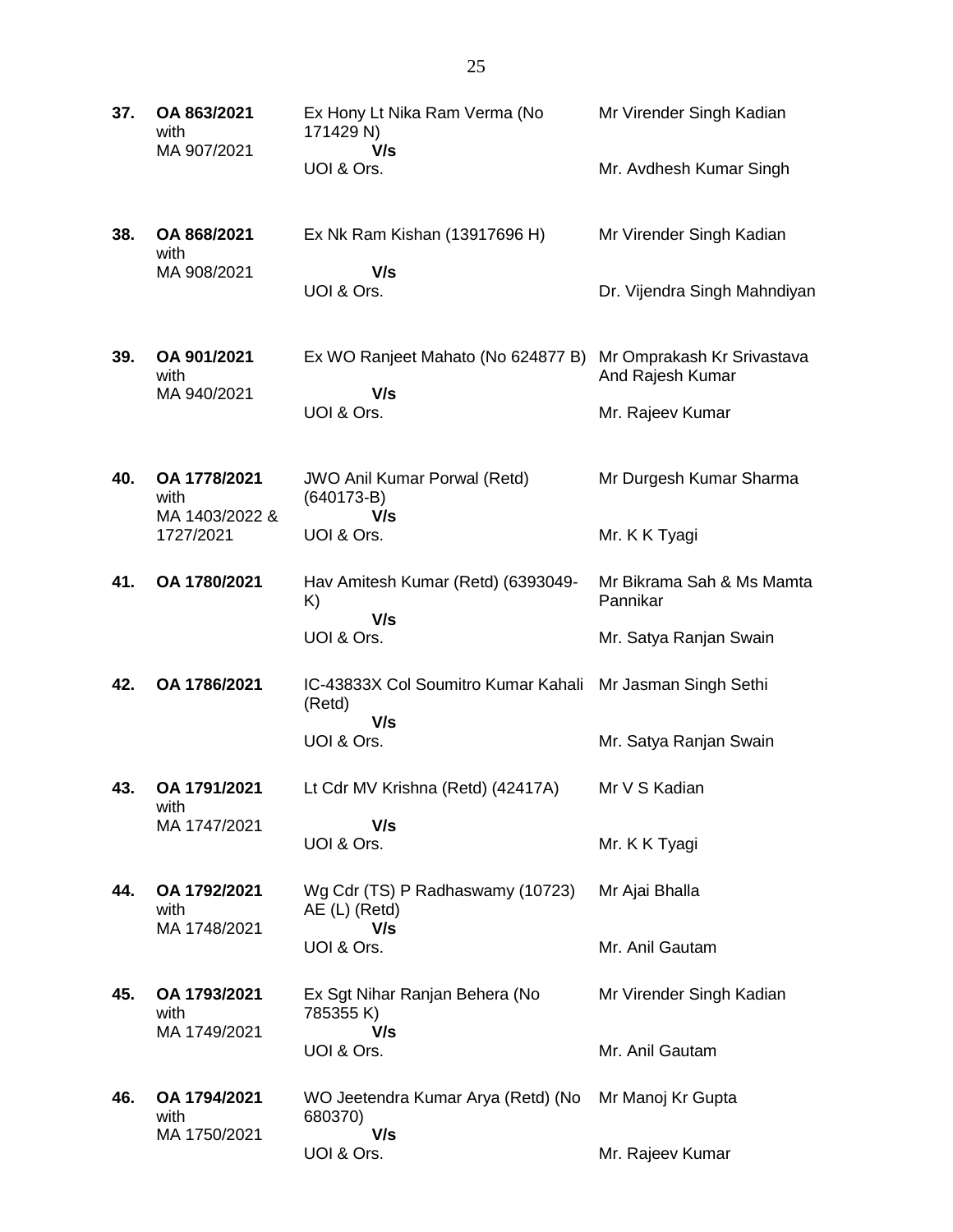| 47. | OA 1795/2021<br>with<br>MA 1752/2021 & | Smt Rekha Devi Widow of<br>(15383436M) Late NK Sompal Singh          | Mr V S Kadian                                   |
|-----|----------------------------------------|----------------------------------------------------------------------|-------------------------------------------------|
|     | 2281/2021                              | V/s                                                                  |                                                 |
|     |                                        | UOI & Ors.                                                           | Dr. Vijendra Singh Mahndiyan                    |
| 48. | OA 1796/2021<br>with                   | WO Dipak Kumar Kar (628006) (Retd)                                   | Mr Manoj Kumar Gupta                            |
|     | MA 1044/2022                           | V/s<br>UOI & Ors.                                                    | Mr. Rajeev Kumar                                |
| 49. | OA 2301/2021<br>with<br>MA 2413/2021   | Ex Ashok Kumar Singh (MWO (HFO)<br>$(674383-N)$<br>V/s               | Mr Bharat Singh & Associates                    |
|     |                                        | UOI & Ors.                                                           | Mr Suman Chauhan                                |
| 50. | OA 2351/2021<br>with<br>MA 2456/2021   | Smt Sheano Widow of 1141884 Ex<br>Hav Hony Nb Sub late Saddiq<br>V/s | Mr V S Kadian                                   |
|     |                                        | UOI & Ors.                                                           | Ms. Jyotsna Kaushik                             |
| 51. | OA 2404/2021<br>with                   | Sgt Ajit Kumar Singh (Retd) (774897)                                 | Mr Manoj Kr Gupta                               |
|     | MA 2509/2021                           | V/s<br>UOI & Ors.                                                    | Mr K K Tyagi                                    |
| 52. | OA 2406/2021                           | Ex JWO Anant Kumar Singh (738660<br>H)                               | Mr O S Punia                                    |
|     |                                        | V/s<br>UOI & Ors.                                                    | Mr. K K Tyagi                                   |
| 53. | OA 2407/2021<br>with                   | Ex MWO VC Chaudhary (No 632026<br>T)                                 | Mr Ravi Kumar Dwivedi and<br>Deep Kumar Dwivedi |
|     | MA 2510/2021                           | V/s<br>UOI & Ors.                                                    | Mr. Avdhesh Kumar Singh                         |
| 54. | OA 2440/2021<br>with<br>MA 2548/2021   | Ex Sep Rajender Singh (No<br>139429721)<br>V/s                       | Mr Anil Kumar Mishra & Sunil<br>Bhati           |
|     |                                        | UOI & Ors.                                                           | Mr J S Rawat                                    |
| 55. | OA 2454/2021                           | Sgt Prem Kumar Mishra (Retd)<br>(792429-A)<br>V/s                    | Mr Ramniwas Bansal                              |
|     |                                        | UOI & Ors.                                                           | Mr Prabodh Kumar                                |
| 56. | OA 2455/2021                           | (02758 T) Capt (IN) V N Sridharan<br>(Retd)<br>V/s                   | Mr Shakti Chand Jaidwal                         |
|     |                                        | UOI & Ors.                                                           | Mr Waize Ali Noor                               |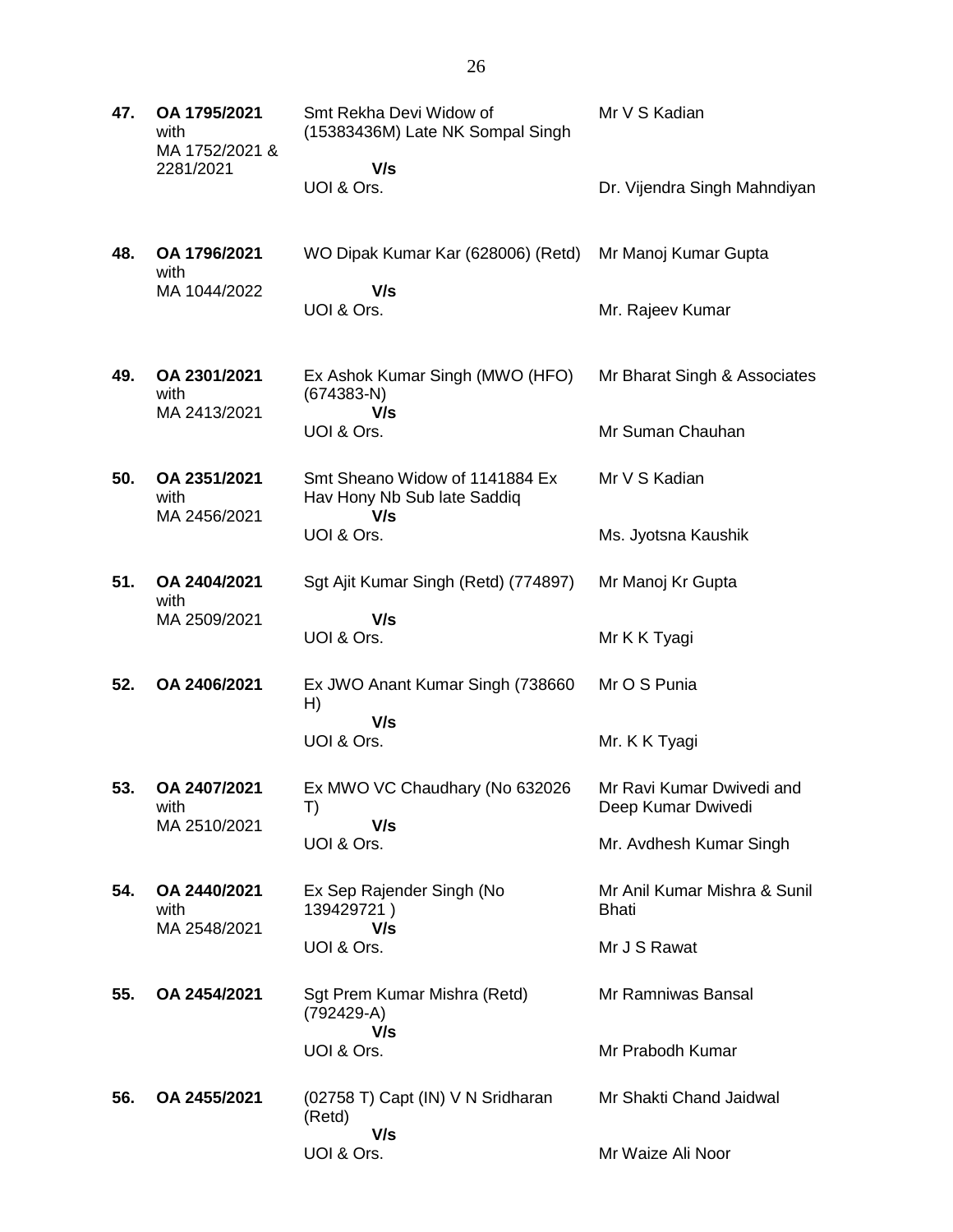| 57. | OA 2456/2021              | (683566 S) MWO (HFO) Ranjan<br>Shukla (Retd)<br>V/s | Mr Ramniwas Bansal                                                 |
|-----|---------------------------|-----------------------------------------------------|--------------------------------------------------------------------|
|     |                           | UOI & Ors.                                          | Mr K K Tyagi                                                       |
| 58. | OA 2459/2021<br>with      | Cpl J P Srivastva (Retd) (796436)                   | Mr Manoj Kr Gupta                                                  |
|     | MA 2563/2021              | V/s<br>UOI & Ors.                                   | Mr. Satya Ranjan Swain                                             |
| 59. | OA 2460/2021<br>with      | 673282-N Sgt Hari Dev Sharma (Retd)                 | Mr AK Chaudhary                                                    |
|     | MA 2564/2021              | V/s<br>UOI & Ors.                                   | Mr Y P Singh                                                       |
|     | <b>Pleadings Complete</b> |                                                     |                                                                    |
| 60. | OA 732/2015<br>with       | Capt. Ajay Kumar Gulati (Retd.)                     | Ms. Archana Ramesh                                                 |
|     | MA 781/2015               | V/s<br>UOI & Ors.                                   | Mr Ashok Chaitanya for R 1,2 &<br>4                                |
|     |                           |                                                     | Ms Anjali Vohra for R-3                                            |
| 61. | OA 36/2016<br>with        | Smt Tar Kanwar                                      | Mr. V S Kadian                                                     |
|     | MA 16/2016                | V/s<br>UOI & Ors.                                   | Mr Shyam Narayan                                                   |
| 62. | OA 531/2016<br>with       | Brig SKS Rana (Retd)                                | Mr. Anil Srivastava & Associates                                   |
|     | MA 1140/2017              | V/s<br>UOI & Ors.                                   | Gp Capt Karan Singh Bhati, Sr<br><b>CGSC with Harish V Shankar</b> |
| 63. | OA 591/2016<br>with       | Lt Col A Prabhakaran                                | Ms. Malini Poduval & Babita<br>Snat                                |
|     | MA 1830/2018              | V/s<br>UOI & Ors.                                   | Mr SD Windlesh                                                     |
| 64. | OA 600/2016               | Sub Maj Mahaveer Prasad                             | Mr. Anil Bakshi                                                    |
|     |                           | V/s<br>UOI & Ors.                                   | Mr YP Singh                                                        |
| 65. | OA 739/2017<br>with       | Ex Cdr Vinod Kumar Jha                              | Mr. Sukhjinder Singh                                               |
|     | MA 609/2017               | V/s<br>UOI & Ors.                                   | Mr Avdhesh Kumar Singh                                             |
| 66. | OA 1244/2018              | Ex Sri Krishana Kumar Singh )No<br>681122)<br>V/s   | Mr. Praveen Kumar                                                  |
|     |                           | UOI & Ors.                                          | Mr. Ashok Chaitanya                                                |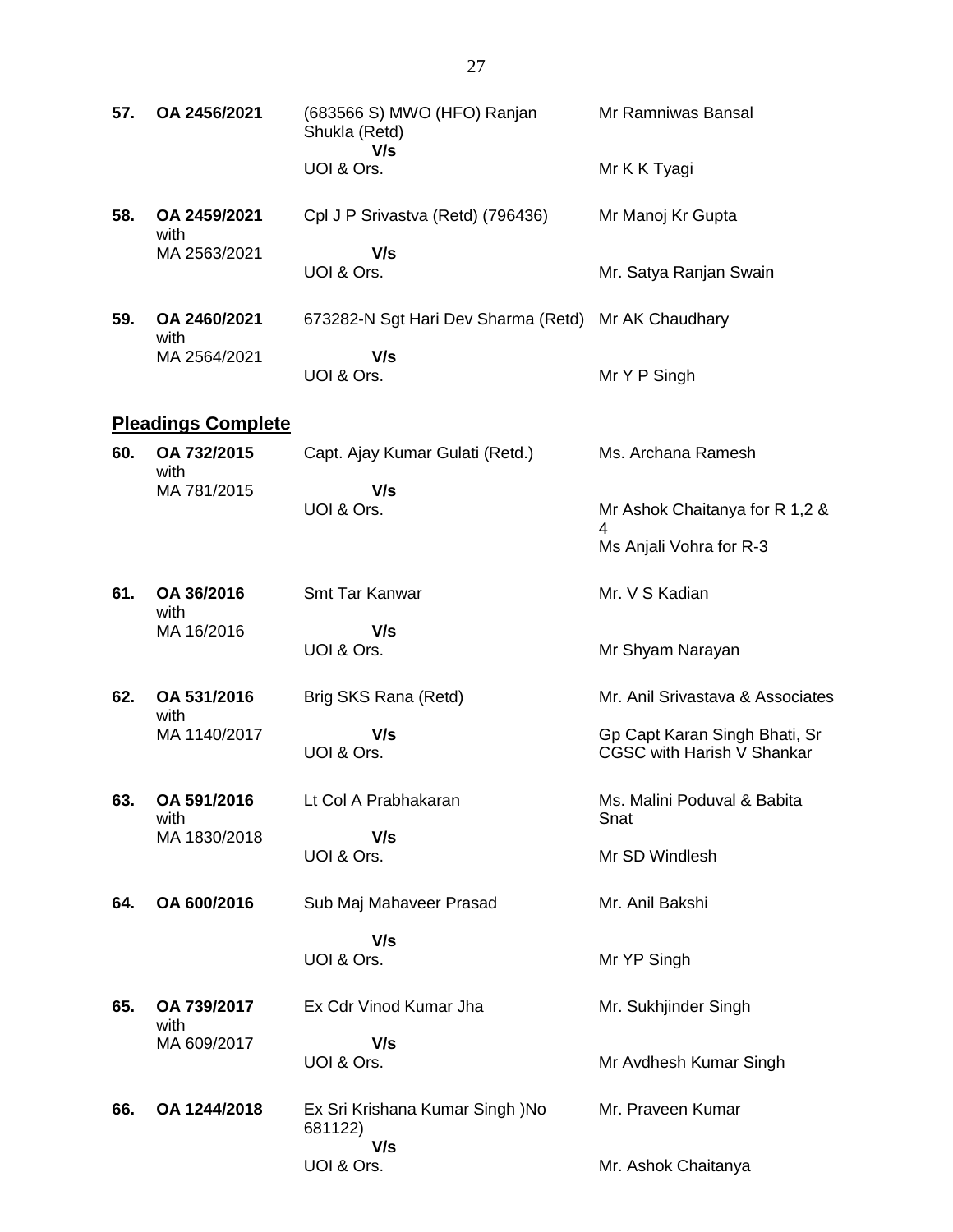| 67. | OA 1476/2018                      | IC-34627M Col Pradeep Dixit (Retd)                              | Mr. Aditya Singh Paur       |
|-----|-----------------------------------|-----------------------------------------------------------------|-----------------------------|
|     |                                   | V/s<br>UOI & Ors.                                               | Mr. J S Rawat               |
| 68. | OA 46/2019<br>with                | SL-2924M Lt Col V Raveendran Kutty<br>(Retd.)                   | Mr. J P Sharma & Associates |
|     | MA 424/2019                       | V/s<br>UOI & Ors.                                               | Mr. K K Tyagi               |
| 69. | OA 69/2019<br>with<br>MA 463/2019 | No 14917983H Ex Hav (ACP-I) Sujeet<br><b>Kumar Singh</b><br>V/s | Mr. JP Sharma               |
|     |                                   | UOI & Ors.                                                      | Mr. K K Tyagi               |
| 70. | OA 140/2019<br>with               | 719631N Ex Sgt Bitra Durga Prasad                               | Mr. VS Kadian               |
|     | MA 554/2019                       | V/s<br>UOI & Ors.                                               | Mr. Harish V Shankar        |
| 71. | OA 341/2019<br>with               | Ex Sgt Satya Prakash Hotta (No<br>791843L)                      | Mr Ved Prakash              |
|     | MA 876/2019                       | V/s<br>UOI & Ors.                                               | Mr VS Tomar                 |
| 72. | OA 357/2019<br>with               | Col Madhavan Chandrasekhar (Retd)<br>(IC 31546 F)               | Mr IS Yadav                 |
|     | MA 900/2019                       | V/s<br>UOI & Ors.                                               | Mr Prabodh Kumar            |
| 73. | OA 358/2019<br>with               | Col Narinder Kumar (Retd) (IC 37066<br>N)                       | Mr IS Yadav                 |
|     | MA 901/2019                       | V/s<br>UOI & Ors.                                               | Mr. J S Yadav               |
| 74. | OA 606/2019<br>with               | No. 15592999-X Ex Rect Pavan Kumar Mr. Virender Singh Kadian    |                             |
|     | MA 1181/2019                      | V/s<br>UOI & Ors.                                               | Mr. Satya Ranjan Swain      |
| 75  | OA 609/2019                       | Ex LME Tejpal Dalal (NO 134775H)                                | Mr. Ved Prakash             |
|     |                                   | V/s<br>UOI & Ors.                                               | Mr. Shyam Narayan           |
| 76. | OA 659/2019                       | No. 03783-Y Capt (IN) Sanjay Kumar<br>(Retd.)                   | Mr. S S Pandey & Associates |
|     |                                   | V/s<br>UOI & Ors.                                               | Mr. Arvind Patel            |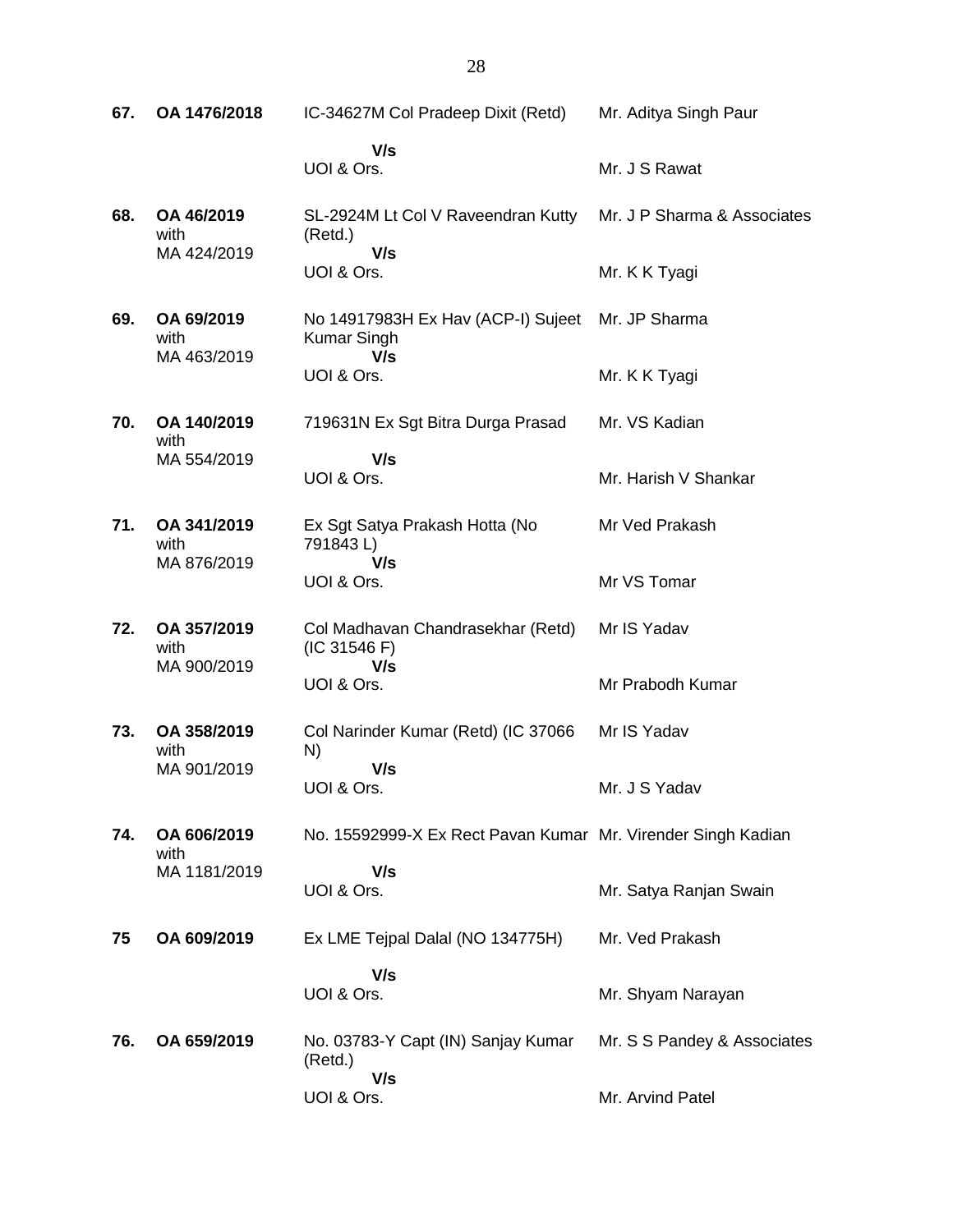| 77. | OA 847/2019<br>with<br>MA 1488/2019                 | Ex LS (RP) Surinder Kumar (No<br>134658T)                        | Mr. Ved Prakash              |
|-----|-----------------------------------------------------|------------------------------------------------------------------|------------------------------|
|     |                                                     | V/s                                                              |                              |
|     |                                                     | UOI & Ors.                                                       | Mr. Shyam Narayan            |
| 78. | OA 994/2019                                         | Cpl Sandeep Singh Rawat (713468)                                 | Mr. Ajit Kakkar & Associates |
|     |                                                     | V/s<br>UOI & Ors.                                                | Dr. Vijendra Singh Mahndiyan |
| 79. | OA 1030/2019<br>with                                | Ex Sgt Mohammad Yamin (No<br>622754K                             | Mr. Praveen Kumar            |
|     | MA 1707/2019                                        | V/s<br>UOI & Ors.                                                | Dr. Vijendra Singh Mahndiyan |
| 80. | OA 1031/2019                                        | No 6469471X Ex Hav Rajendra Singh                                | Mr. JP Sharma & Associates   |
|     |                                                     | V/s<br>UOI & Ors.                                                | Mr. Shyam Narayan            |
| 81. | OA 1120/2019<br>with<br>MA 1468/2020 &<br>1814/2019 | Ex Sgt Rajendra Kumar Sahoo                                      | Mr. OS Punia                 |
|     |                                                     | V/s<br>UOI & Ors.                                                | Mr. K K Tyagi                |
| 82. | OA 1316/2019<br>with                                | Ex AA Bijendra Singh Rawat (202045)                              | Mr. Ved Prakash              |
|     | MA 2055/2019                                        | V/s<br>UOI & Ors.                                                | Mr. Waize Ali Noor           |
| 83. | OA 1352/2019                                        | Ex Sep Anand Pal (No 6382203 X)                                  | Ms Archana Ramesh            |
|     |                                                     | V/s<br>UOI & Ors.                                                | Mr Niranjan Das              |
| 84. | OA 1353/2019                                        | Ex Cpl Chandan Kumar Yadav (No<br>945374 A)<br>V/s               | Mr Ved Prakash               |
|     |                                                     | UOI & Ors.                                                       | Dr. Vijendra Singh Mahndiyan |
| 85. | OA 1364/2019<br>with                                | Ex Sep Muthu V (No 14524950 M)                                   | Mr US Maurya                 |
|     | MA 2109/2019                                        | V/s<br>UOI & Ors.                                                | Mr. Niranjan Das             |
| 86. | OA 1591/2019<br>with<br>MA 2555/2019                | Pratibha Sutar W/o Late MWO<br>Dasarathi Sutar (621454-A)<br>V/s | Mr. D K Sharma& K Tiwari     |
|     |                                                     | UOI & Ors.                                                       | Mr. Satya Ranjan Swain       |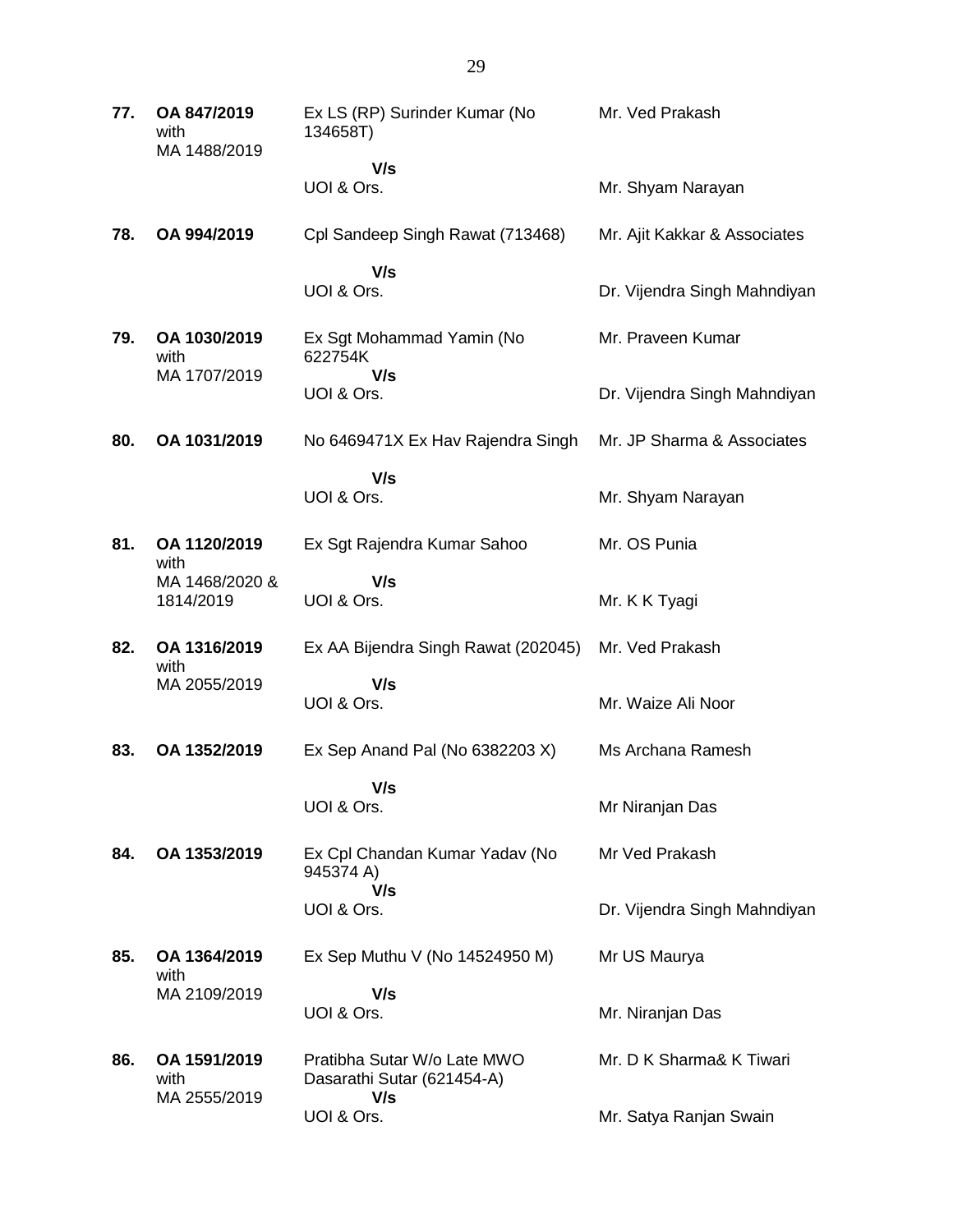**87. OA 1676/2019** Ex MWO Munshi Mahto (No 668719)  **V/s** UOI & Ors. Mr. Baljeet Singh Mr. Avdhesh Kumar Singh **88. OA 1685/2019** with MA 2616/2019 MWO Raj Nandan Prasad Verma (Retd) (No 614433)  **V/s** UOI & Ors. Mr. BP Vaishnav & Associate Mr. Shyam Narayan **89. OA 1695/2019** Sgt Dharmendra Kumar (Retd) (No 764988)  **V/s** UOI & Ors. Mr Manoj Kr Gupta Mr. K K Tyagi **90. OA 1746/2019** Ex Sgt Mukesh Kumar Jha (791184)  **V/s** UOI & Ors. Mr. Ajit Kakkar Mr VS Tomar **91. OA 1753/2019** with MA 2664/2019 No. 1454033-H Ex Hav Surinder Singh Mr. Praveen Kumar  **V/s** UOI & Ors. Mr SD windlesh **92. OA 1945/2019** Ex WO Arun Kumar Singh (716566-N)  **V/s** UOI & Ors. Mr. Ajit Kakkar Mr. Satya Ranjan Swain **93. OA 2144/2019** No. 13960696-W Ex Hav (Hony Nb Sub) Devi Chand  **V/s** UOI & Ors. Mr. Virender Singh Kadian Mr. Shyam Narayan **94. OA 2145/2019** No. 14659270-A Ex Nk Saurabh Gautam  **V/s** UOI & Ors. Mr. Virender Singh Kadian Mr. Waize Ali Noor **95. OA 2223/2019** Ex Sgt Omvir Singh (No 761547 L)  **V/s** UOI & Ors. Mr Ajit Kakkar, Ms Alpana Yadav & Madhuri Koli Mr. K K Tyagi **96. OA 2236/2019** Ex JC-376002X (Hony) Sub Maj Ram Vilas Pal  **V/s** UOI & Ors. Mr. SS Parihar Mr. Rajeev Kumar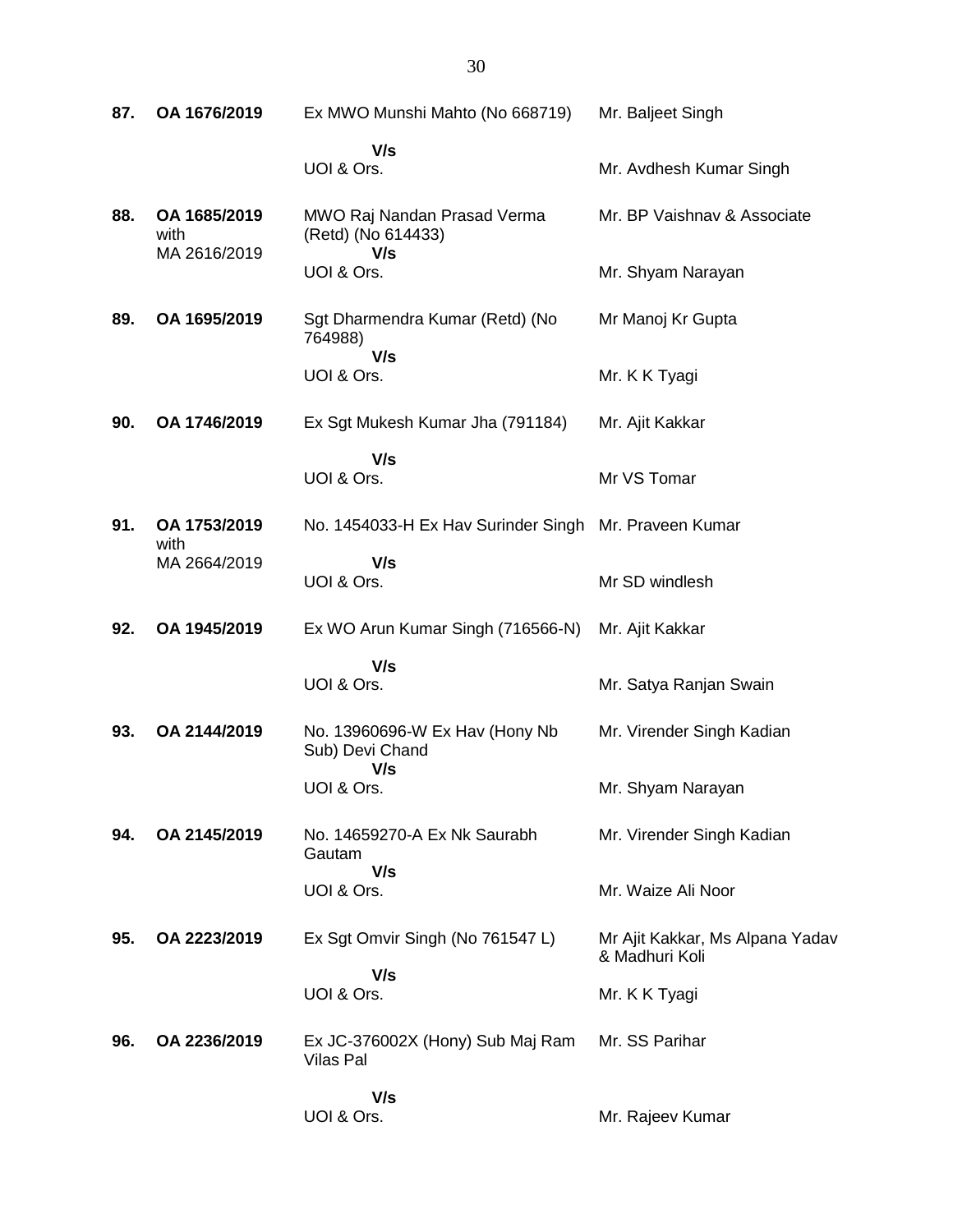| 97. | OA 2341/2019<br>with<br>MA 3230/2019    | Ex L COM (TEL) Satish Kumar (No<br>135626 T)                             | Mr Ved Prakash                                 |
|-----|-----------------------------------------|--------------------------------------------------------------------------|------------------------------------------------|
|     |                                         | V/s                                                                      |                                                |
|     |                                         | UOI & Ors.                                                               | Mr SD Windlesh                                 |
| 98. | OA 201/2020                             | Ex HFL (MWO) K K S Khirwar<br>(655549)                                   | Ms. Jagrati Singh                              |
|     |                                         | V/s<br>UOI & Ors.                                                        | Ms. Suman Chauhan                              |
| 99  | OA 226/2020<br>with<br>MA 1849/2021     | Air Cmde Krishnan Sundarram (17163- Mr. O S Punia<br>$G)$ (Retd.)<br>V/s |                                                |
|     |                                         | UOI & Ors.                                                               | Mr. K K Tyagi                                  |
|     | 100. OA 229/2020<br>with<br>MA 251/2020 | Ex JWO BVG Srinivas Rao (Service<br>No 688402G)<br>V/s                   | Mr OS Punia                                    |
|     |                                         | UOI & Ors.                                                               | Mr. K K Tyagi                                  |
|     | 101. OA 281/2020                        | No. 7088823-F Ex Hav Satya Vir Singh Mr. S M Dalal                       |                                                |
|     |                                         | V/s<br>UOI & Ors.                                                        | Mr. Anil Gautam                                |
|     | 102. OA 580/2020                        | No 693850 Sgt Ravindra Nath Mishra<br>(Retd)                             | Mr Manoj Kr Gupta                              |
|     |                                         | V/s<br>UOI & Ors.                                                        | Mr Y P Singh                                   |
|     | 103. OA 898/2020<br>with                | Ex Sep Vidya Bhushan (2997813-A)                                         | Ms. Archana Ramesh                             |
|     | MA 1021/2020                            | V/s<br>UOI & Ors.                                                        | Mr. Arvind Kumar                               |
|     | 104. OA 1425/2020                       | IC-38030F Maj Gen Jimmy John<br>(Retd.)                                  | Mr. Shakti Chand Jaidwal                       |
|     |                                         | V/s<br>UOI & Ors.                                                        | Mr Rajeev Kumar                                |
|     | 105. OA 1426/2020                       | Ex NC(E) Vishambar Singh 819143                                          | Mr Baljeet Singh & Ms Deepika<br>Sheoran       |
|     |                                         | V/s<br>UOI & Ors.                                                        | Mr K K Tyagi                                   |
|     | 106. OA 1445/2020                       | Kartick Chandra Sen (Ex Sgt 716463-<br>L)                                | Mr. Omprakash Kr. Srivastava &<br>Rajesh Kumar |
|     |                                         | V/s<br>UOI & Ors.                                                        | Mr Rajeev Kumar                                |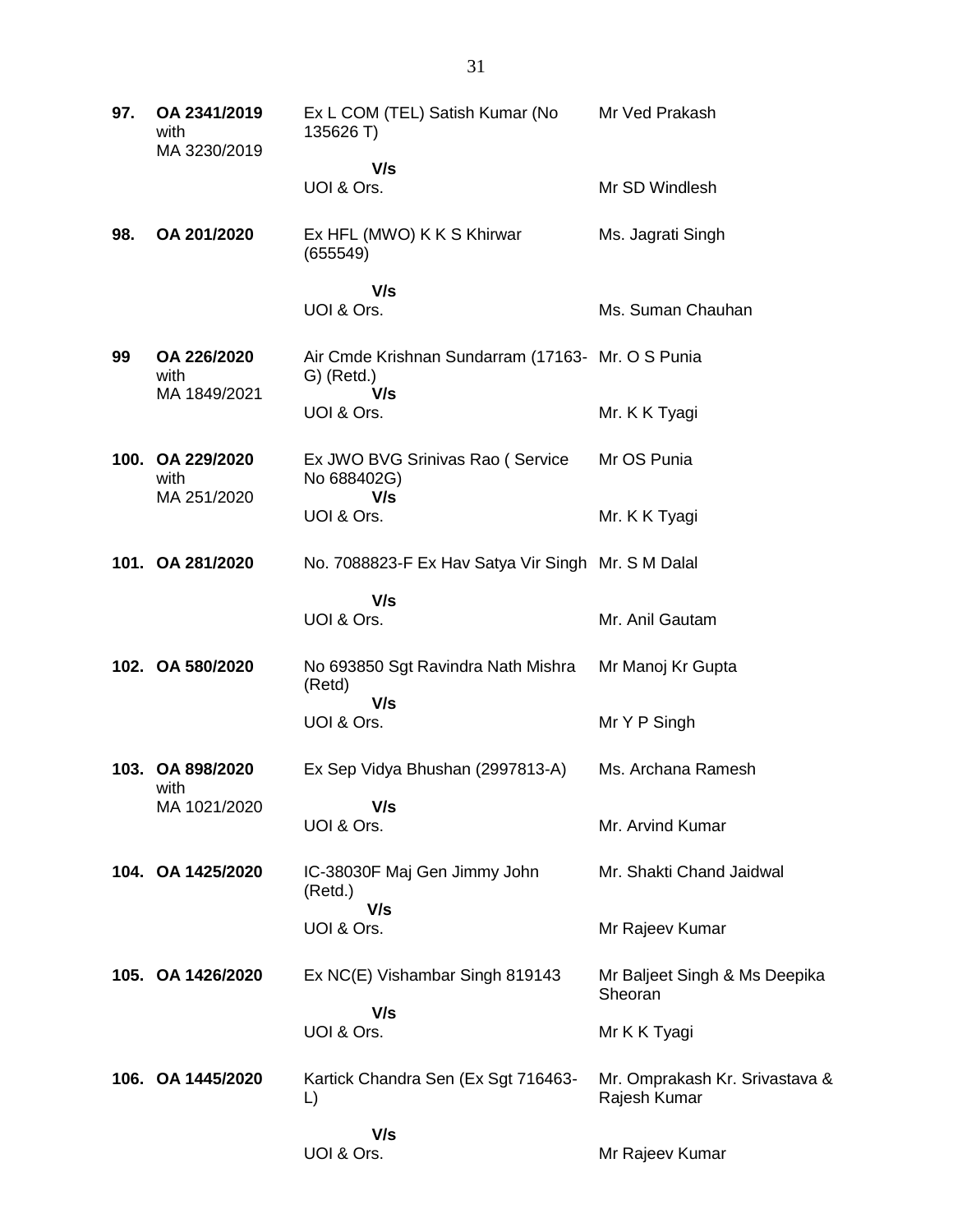| 107. OA 1446/2020         | Ex JWO Jaswant Singh Balloda<br>(703898)          | Mr. Baljeet Singh & Ms. Deepika<br>Sheoran     |
|---------------------------|---------------------------------------------------|------------------------------------------------|
|                           | V/s<br>UOI & Ors.                                 | Mr J S Yadav                                   |
| 108. OA 1448/2020         | IC-52891 H Col Pankaj Verma (Retd.)               | Mr. Ajai Bhala                                 |
|                           | V/s<br>UOI & Ors.                                 | Mr Rajeev Kumar                                |
| 109. OA 1449/2020<br>with | Ramphal Singh (Ex MWO (HFL)<br>659360-L)          | Mr. Omprakash Kr. Srivastava &<br>Rajesh Kumar |
| MA 1700/2020              | V/s<br>UOI & Ors.                                 | Mr K K Tyagi                                   |
| 110. OA 1454/2020<br>with | Ex SPR Pukale Bapuso Jagannath<br>(15334801 Y)    | Mr Ajit Kakkar & Associates                    |
| MA 1706/2020              | V/s<br>UOI & Ors.                                 | Ms Suman Chauhan                               |
| 111. OA 1460/2020<br>with | Sgt Sunil Kumar (Retd) (No 729578 B)              | Mr AK Chaudhary                                |
| MA 1713/2020              | V/s<br>UOI & Ors.                                 | Mr Prabodh Kumar                               |
| 112. OA 1466/2020         | Cdr VK Nagpal (Retd) (No 50777 A)                 | Mr Janak Raj Rana                              |
|                           | V/s                                               |                                                |
|                           | UOI & Ors.                                        | Mr. Anil Gautam                                |
| 113. OA 1470/2020<br>with | Ex Gunner Ranvir Singh (14368372 Y)               | Ms Archana Ramesh                              |
| MA 1724/2020              | V/s<br>UOI & Ors.                                 | Mr. Y P Singh                                  |
| 114. OA 1977/2020         | Sub/Maj (Clk) Balwant Singh (Retd)<br>(JC 530727) | Mr Manoj Kr Gupta                              |
|                           | V/s<br>UOI & Ors.                                 | Mr. Y P Singh                                  |
| 115. OA 1987/2020<br>with | Sqn Ldr Kapil Kumar Jha (Retd.)<br>(26882)        | Ms Archana Ramesh                              |
| MA 2292/2020              | V/s<br>UOI & Ors.                                 | Mr. Rajeev Kumar                               |
| 116. OA 543/2021          | Ex Nk Vijender Kumar (15615774 K)                 | Mr Ved Prakash & Mr Devendra<br>Kumar          |
|                           | V/s<br>UOI & Ors.                                 | Mr Arvind Patel                                |